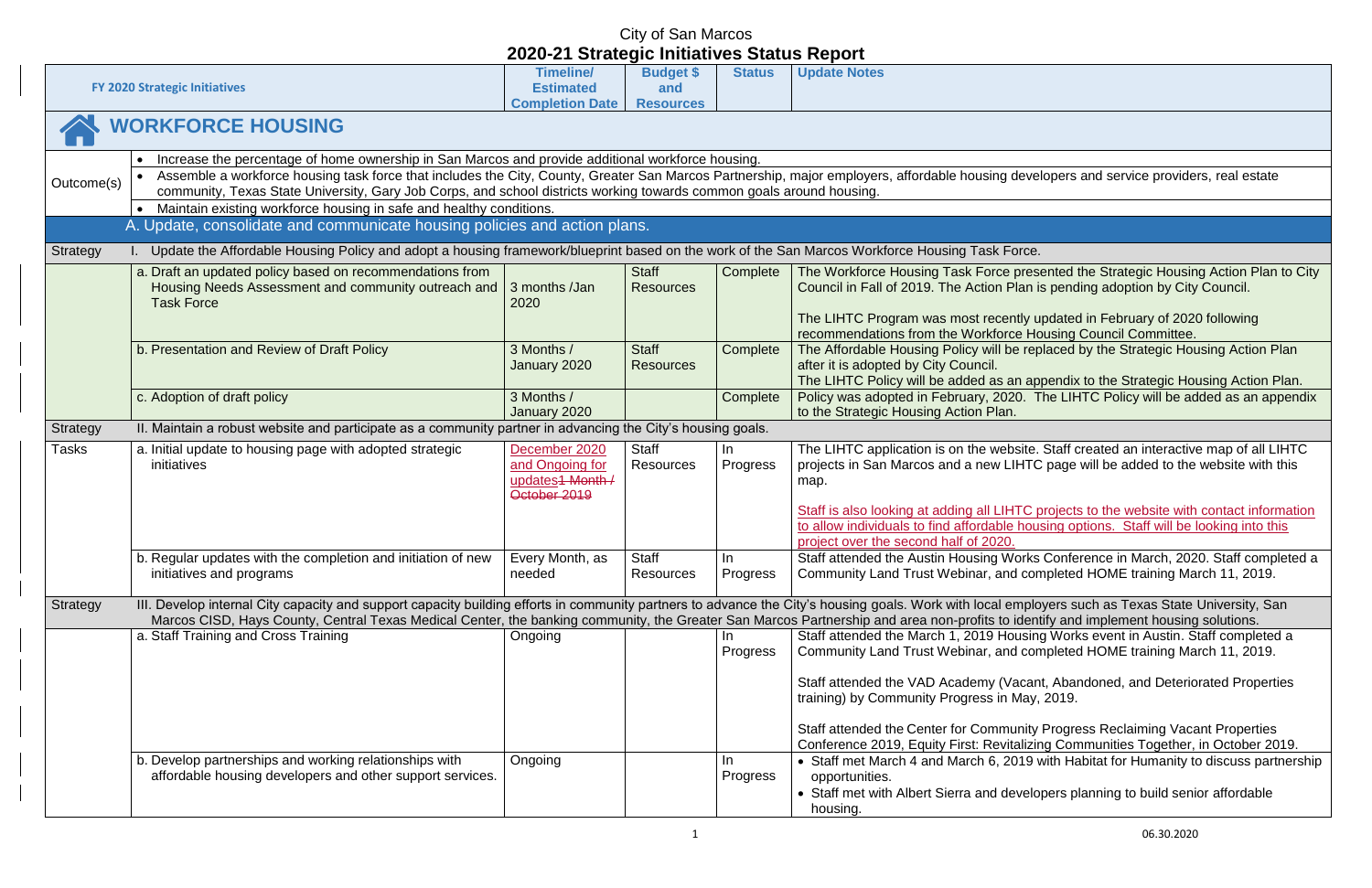• Staff met with a developer and member of the Workforce Housing Taskforce to discuss opportunities for the University and area developers to provide affordable

- Staff met with Albert Sierra of the San Marcos Housing authority to discuss revisions
- Staff has met with several developers proposing LIHTC projects in San Marcos.
- Staff facilitated meetings with Nicholas Hall of the Houston Land Bank to discuss land
- Staff conducted 38 community conversations with community groups and
- organizations to discuss housing and potential partnerships as part of SMTX 4 All.

#### City of San Marcos **2020-21 Strategic Initiatives Status Report** • Five staff attended HOME training with TDHCA on March 11, 2019. housing. to the LIHTC Policy to allow tax exemption requests. banks with the community and stakeholders in August 2019. Strategy | IV. Focus on improving sub-standard housing and research additional funding sources. Tasks a. Determine appropriate role for code enforcement. The same state of code code is a set of code **Enforcement** New item under review b. Research budgetary impact of increased role for Tenants Council. c. Evaluate requirements for owners to make repairs to rental properties. B. Develop dedicated housing and revenue sources that meet goals. Strategy I. Build additional permanently affordable homes targeted to flood victims on City-owned lots with CDBG-DR funds. Tasks a. Eligibility Review – Begin Construction **Construction Construction Construction Construction Construction Resources** and construction contractors – DR funds Complete | Three (3) homes were completed on City-owned lots. b. Eligibility Review – Begin Construction June 2021<del>January</del> 2020 **Staff Resources** and construction contractors – DR funds In Progress will begin construction on City-owned lots. Strategy II. Apply for HOME funds. Utilize CDBG funds to preserve and maintain for households earning less than 80% AMI through the Housing Rehabilitation Program. Tasks a. Fund CDBG applicants requesting Housing Rehabilitation Program funds for PY2019. Program Year begins October 1, 2019 and ends Sept 30, 2020 **Staff** Resources - **Community** Initiatives Division, PAD **Services**  $In$ **Progress** b. Submit Application to Texas Department of Housing & Community Affairs (TDHCA). October 2019 Staff Resources - **Community Initiatives** Division, PAD **Services** Complete | The City was awarded HOME funds through TDHCA. c. Continue to work with PY19 CDBG Housing Rehabilitation Programs: Southside and BR3T Program Year begins October 1, **Staff** Resources - **Community**  $ln$ **Progress** The programs are currently being carried out.

Nine homes will be constructed pending acquisition of additional lots.Seven (7) homes

Staff is in the process of developing the policies and procedures for the program.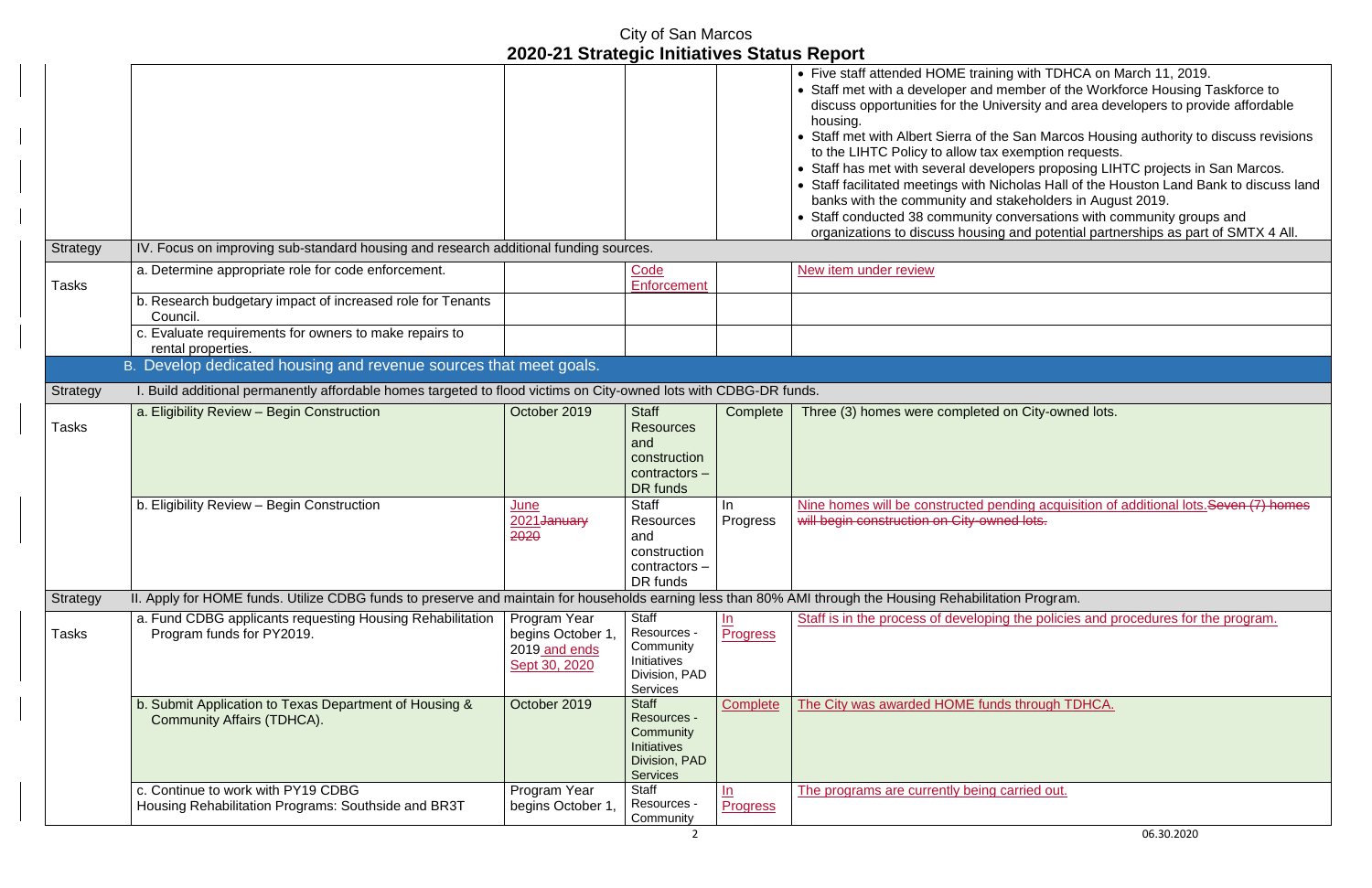In December 2019, the City was provided a letter from Attorney Nicholas Hall about options.

ations as set forth in the letter from Attorney Nicholas Ins on how to proceed with them.

If for the CDBG PY19 Action Plan during the June 18, aff is currently working on the program policies and

e identified "Implementing lifecycle and diverse one of their strategies in the Strategic Housing Action ecommended modifying action items under this ed to go before the City Council for consideration in

There has been one request for "Planning Area Districts" since the adoption of Code SMTX which is located in an employment center (Sportsplex) and will not include t zoning request is in review. Planning Area Districts" since the adoption of Code

> amendments have been recommended for approval on. They will be presented to City Council on August

|                 |                                                                                                                                                          |                   | 9. T             |          |                                      |
|-----------------|----------------------------------------------------------------------------------------------------------------------------------------------------------|-------------------|------------------|----------|--------------------------------------|
|                 |                                                                                                                                                          | 2019 and ends     | Initiatives      |          |                                      |
|                 |                                                                                                                                                          | September 30,     | Division, PAD    |          |                                      |
|                 |                                                                                                                                                          | 2020              | <b>Services</b>  |          |                                      |
| Strategy        | III. Enter into cooperative agreements with other taxing entities to identify tax-forfeiture properties and make them available for construction of perm |                   |                  |          |                                      |
| Tasks           | a. City Council approved \$164,898 of CDBG funds to be                                                                                                   | <b>March 2021</b> | <b>Staff</b>     |          |                                      |
|                 | used for land acquisition June 19, 2018. Staff developed a                                                                                               | October 1, 2019   | <b>Resources</b> |          |                                      |
|                 | land acquisition plan to meet federal compliance and is                                                                                                  |                   |                  |          |                                      |
|                 | working with the County on appropriate properties.                                                                                                       |                   |                  |          |                                      |
|                 |                                                                                                                                                          |                   |                  |          |                                      |
|                 | b. Discuss with our Community Partners in 2019, and staff                                                                                                | March 2021        |                  |          |                                      |
|                 | held a stakeholder meeting with SMCISD administration                                                                                                    | October 1, 2019   |                  |          |                                      |
|                 | on the creation of a potential land bank.                                                                                                                |                   |                  |          |                                      |
|                 | c. Draft and approve an interlocal agreement                                                                                                             | <b>June 2021</b>  |                  |          | Staff is working with our state Lobb |
|                 |                                                                                                                                                          | October 1, 2019   |                  |          | government code to facilitate this p |
|                 |                                                                                                                                                          |                   |                  |          | vote. Upon agreement of the partne   |
|                 |                                                                                                                                                          |                   |                  |          | agreement will be drafted.           |
| <b>Strategy</b> | IV. Establish a land bank and community land trust with the purpose of supporting permanently affordable workforce housing.                              |                   |                  |          |                                      |
| Tasks           | a. Explore different land bank models                                                                                                                    | December 2019     | <b>Staff</b>     | Complete | In December 2019, the City was pre   |
|                 |                                                                                                                                                          |                   | <b>Resources</b> | d        | recommendations on land banking      |
|                 | b. Initiate entity creation                                                                                                                              | December 2020     | <b>Staff</b>     | In       | • Staff will review the recommenda   |
|                 |                                                                                                                                                          | Winter 2020       | <b>Resources</b> | Progress | Hall and provide recommendatio       |
| <b>Strategy</b> | V. Establish an Emergency Housing Rehabilitation Program.                                                                                                |                   |                  |          |                                      |
| Tasks           | a. Establish an Emergency Housing Rehabilitation Program.                                                                                                | Begin October 1,  | <b>Staff</b>     | In       | City Council approved the Program    |
|                 |                                                                                                                                                          | 2019              | Resources -      | Progress | 2019 City Council meeting, and sta   |
|                 |                                                                                                                                                          | End Sept 30,      | Community        |          | procedures.its implementation.       |
|                 |                                                                                                                                                          | 2021              | Initiatives      |          |                                      |
|                 |                                                                                                                                                          |                   | Division,        |          |                                      |
|                 |                                                                                                                                                          |                   | <b>PAD</b>       |          |                                      |
|                 |                                                                                                                                                          |                   | <b>Services</b>  |          |                                      |
|                 | Implement land use and zoning regulations that support diverse, mixed income communities in all areas of the City.<br>$C_{\cdot}$                        |                   |                  |          |                                      |
| Strategy        | I. Encourage mixed income communities within new development.                                                                                            |                   |                  |          |                                      |
|                 | a. Monitor the implementation of the Planning Area District                                                                                              | December 2021     |                  | In       | The Workforce Housing Task Force     |
| Tasks           | Implementation                                                                                                                                           | 12 Months / April |                  | Progress | housing principles" (Strategy B) as  |
|                 |                                                                                                                                                          | 2019              |                  |          | Plan. The Planning Commission re     |
|                 |                                                                                                                                                          |                   |                  |          | strategy. The Action Plan is intende |
|                 |                                                                                                                                                          |                   |                  |          | the near future.                     |
|                 |                                                                                                                                                          |                   |                  |          |                                      |
|                 |                                                                                                                                                          |                   |                  |          | There has been one request for "PI   |
|                 |                                                                                                                                                          |                   |                  |          | SMTX which is located in an emplo    |
|                 |                                                                                                                                                          |                   |                  |          | housing. One Planning Area Distric   |
|                 |                                                                                                                                                          |                   |                  |          | There have been no requests for "F   |
|                 |                                                                                                                                                          |                   |                  |          | SMTX.                                |
|                 | b. Identify potential code amendments during the annual                                                                                                  | <b>March 2022</b> |                  | In       | Currently, Phase Two of the Code a   |
|                 | code update process.                                                                                                                                     | January 2020      |                  | Progress | by Planning and Zoning Commissio     |
|                 |                                                                                                                                                          |                   |                  |          | 18, 2020.                            |

anently affordable workforce housing.

 $\overline{\text{y}_{\text{y}}\text{y}_{\text{y}}}$  (Bickerstaff) for amendments to the local process. This legislation did not move forward for a ers to participate in the Land Bank, an interlocal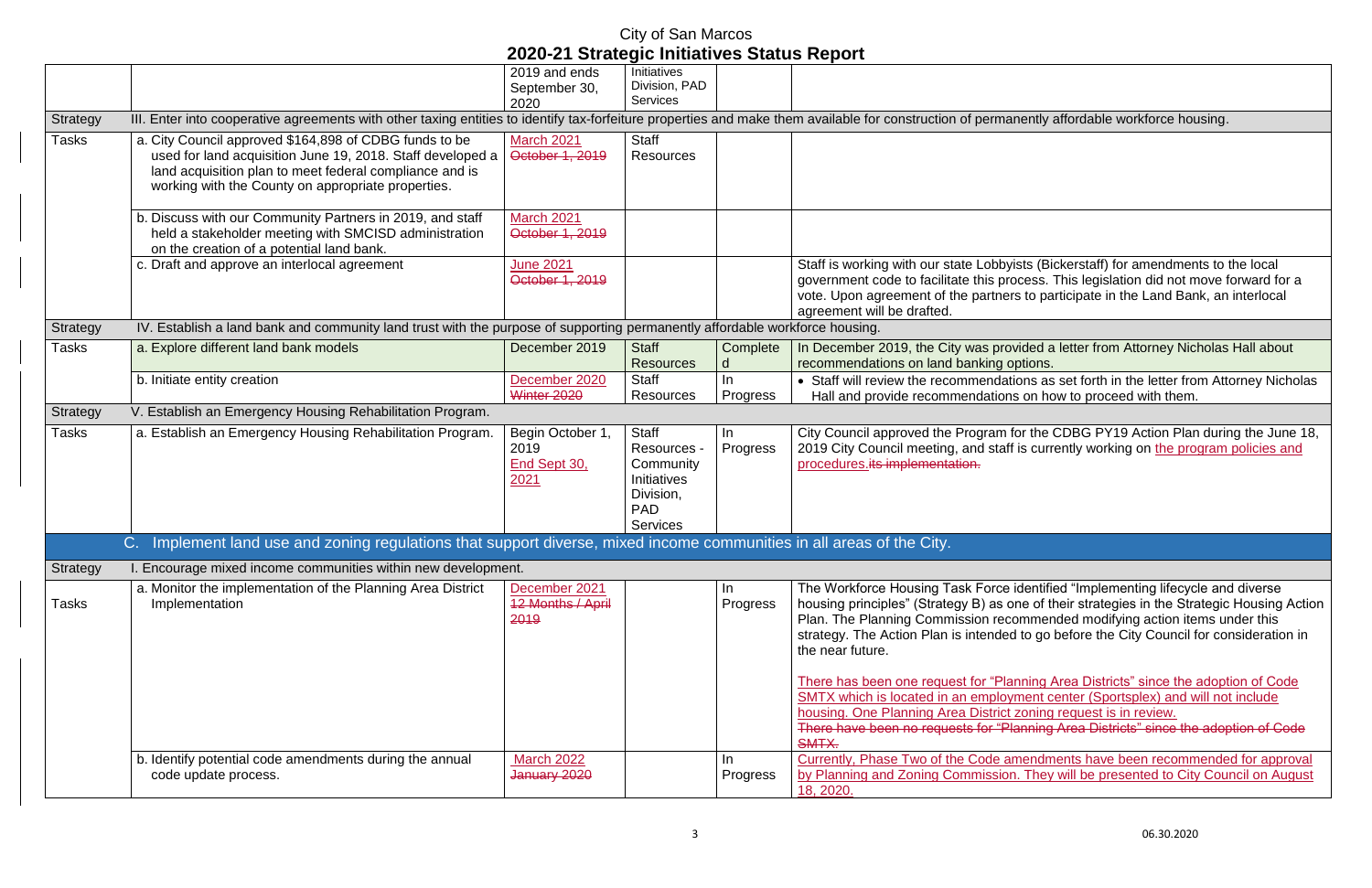|                 |                                                                                                                                                                                                                                          |                                                                                  |                                      | Other policy changes, identified as<br>completion of the Comprehensive F<br>2020 and last for approximately 18<br><b>City Council discussed amendment</b><br>process on January 15, 2019, and a<br>update. Staff and Council have ider<br>anticipated to be discussed late 201                                                                                                                                       |
|-----------------|------------------------------------------------------------------------------------------------------------------------------------------------------------------------------------------------------------------------------------------|----------------------------------------------------------------------------------|--------------------------------------|----------------------------------------------------------------------------------------------------------------------------------------------------------------------------------------------------------------------------------------------------------------------------------------------------------------------------------------------------------------------------------------------------------------------|
| Strategy        | II. Monitor the bonus density program for effectiveness and re-assess during the annual Code SMTX update.                                                                                                                                |                                                                                  |                                      |                                                                                                                                                                                                                                                                                                                                                                                                                      |
| Tasks           | a. Monitor the program for implementation in Areas of<br><b>Stability and Growth Areas</b>                                                                                                                                               | Continuous <sup>42</sup><br>Months / April<br>2019                               | In.<br>Progress                      | During the Small Area Plan survey,<br>that should be addressed by small a<br>approval from the City Council.<br>The bonus density program in Code<br>since the adoption of the Code.<br>The Housing Task Force identified<br>locations" (Strategy D) and "Implem<br>(Strategy B) as one of their strategion<br>Commission recommended modifyi<br>is intended to go before the City Co                                |
|                 | b. Identify potential code amendments during the annual<br>code update process                                                                                                                                                           | <b>March 2022</b><br>January 2020                                                | In<br>Progress                       | Policy changes, identified as Phase<br>completion of the Comprehensive F<br>2020 and last for approximately 18<br>The Task Force identified "Pre-appr<br>(Strategy D) and "Implementing life<br>one of their strategies in the Housin<br>recommended modifying action iten<br>go before the City Council for consi<br>identified various code amendment<br>early 2020.                                               |
| <b>Strategy</b> | III. Monitor the number of new missing middle housing types built under Code SMTX and re-assess during the annual Code update.                                                                                                           |                                                                                  |                                      |                                                                                                                                                                                                                                                                                                                                                                                                                      |
| <b>Tasks</b>    | a. Implement recommendations from Housing Study to<br>gauge performance in this initiative.<br>b. Track development inquiries and identify constraints in the<br>permitting and development process for missing middle<br>housing types. | -December 2020<br>January 2020<br>Continuous<br><b>12 Months / April</b><br>2019 | $\ln$<br>Progress<br>In<br>Progress  | The Housing Needs Assessment w<br>intended to go before the City Cour<br>Staff completed an interactive guide<br>and assist homeowners with the pro<br>https://user-3vpeqil.cld.bz/A-Guide-<br>One request for a zoning change to<br>on Bishop Street and allowed one a<br>may have provided for the missing<br>the applicant (Spring Ranch Villas,<br><b>Hopkins Street)</b><br>A request for ND-3 on Valley Street |
|                 | c. Track the number of units added                                                                                                                                                                                                       | Continuous<br><b>12 Months / April</b><br>2019                                   | $\underline{\ln}$<br><b>Progress</b> | No new missing middle housing typ                                                                                                                                                                                                                                                                                                                                                                                    |
|                 | d. Propose code updates during the annual code update<br>process                                                                                                                                                                         | <b>March 2022</b><br>January 2020                                                | <u>In</u><br><b>Progress</b>         | Staff and Council have identified va<br>discussed late 2019 / early 2020.                                                                                                                                                                                                                                                                                                                                            |

Phase Three Code Amendments, will occur after the Plan project, which is set to begin during the summer months.

ts to the existing neighborhood regulating plan determined that this would be part of the annual code ntified various code amendments which are 19 / early 2020.

housing affordability was identified as a top concern area plans. The Small Area Plan Program is pending

e SMTX has not been requested by an applicant

"Pre-approve residential development in strategic nenting lifecycle and diverse housing principles" ies in the Housing Action Plan. The Planning ing action items under this strategy. The Action Plan buncil for consideration in the near future.

Three Code Amendments, will occur after the Plan project, which is set to begin during the summer months.

rove residential development in strategic locations" (Strategy D) and "Implementing lifecycle and diverse housing principles" (Strategy B) as ng Action Plan. The Planning Commission

ms under this strategy. The Action Plan is intended to ideration in the near future. Staff and Council have is which are anticipated to be discussed late  $2019/$ 

as completed in April, 2019. The Action Plan is ncil for consideration in the near future. e to building an ADU in San Marcos to encourage ocess.

to-Accessory-Dwelling-Units

ND-3 was approved by City Council in August, 2018 additional unit on the property. Other requests which middle were denied and / or ultimately withdrawn by Windmill Drive, Earle Street, and two requests on

 $\overline{\phantom{a}}$  is in process. Des have been built under Code SMTX

**Thata Council have identified and Connois Code Amendments which are anticipated to be**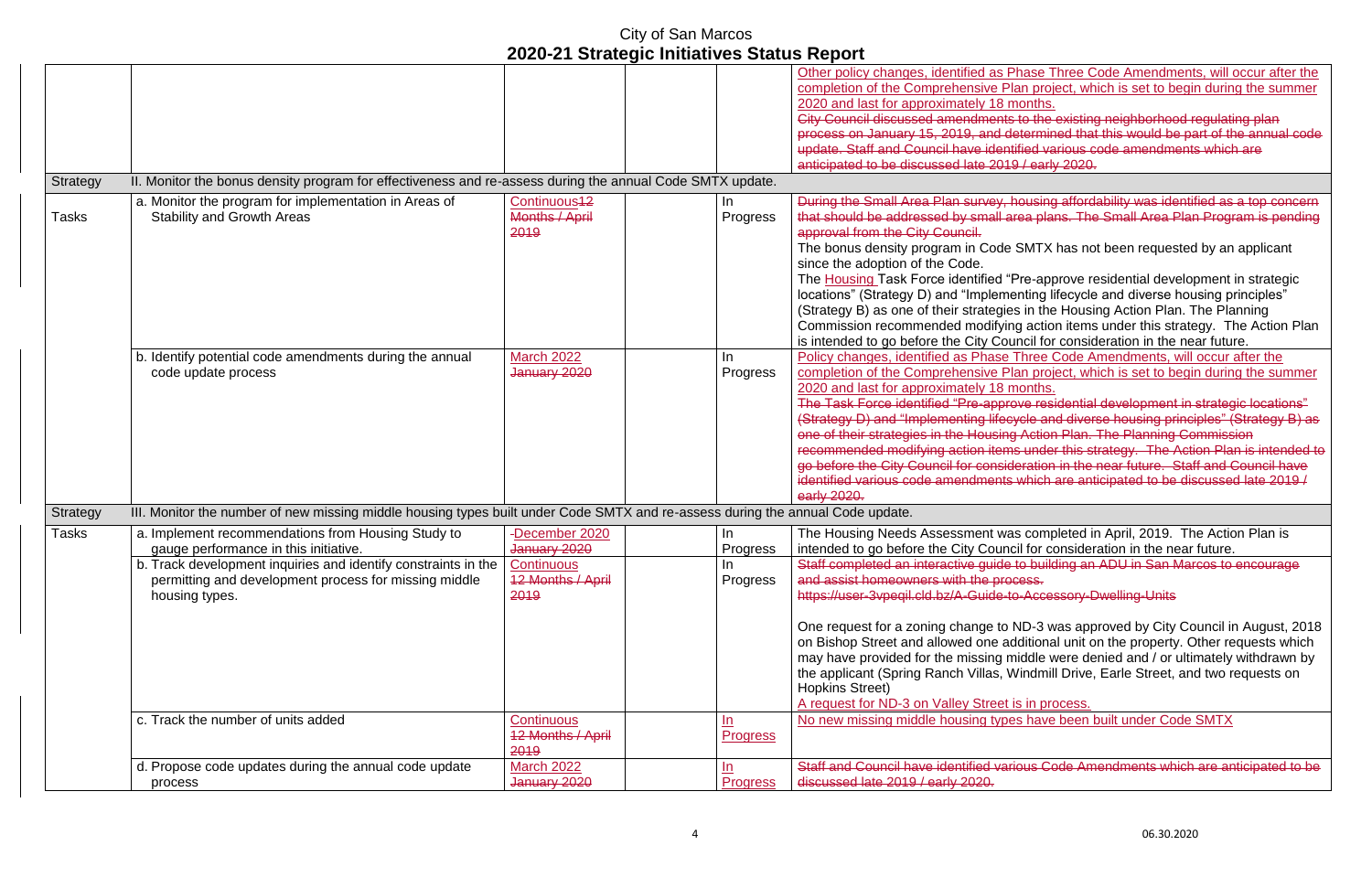|              |                                                                                                                                                        |                          |                  |               | Currently, Phase Two of the Code a<br>by Planning and Zoning Commissio        |  |  |  |
|--------------|--------------------------------------------------------------------------------------------------------------------------------------------------------|--------------------------|------------------|---------------|-------------------------------------------------------------------------------|--|--|--|
|              |                                                                                                                                                        |                          |                  |               | 18, 2020.                                                                     |  |  |  |
|              |                                                                                                                                                        |                          |                  |               | Other policy changes, identified as                                           |  |  |  |
|              |                                                                                                                                                        |                          |                  |               | completion of the Comprehensive F                                             |  |  |  |
|              |                                                                                                                                                        |                          |                  |               | 2020 and last for approximately 18                                            |  |  |  |
| Strategy     | IV. Draft an ordinance targeting geographic locations and non-profit home builders for appropriate zoning when permanently affordable for sale hou     |                          |                  |               |                                                                               |  |  |  |
| Tasks        | a. Draft a proposal for Opt-In Zoning in Intensity Zones to be                                                                                         | <b>March 2022</b>        |                  |               | The Workforce Housing Task Force                                              |  |  |  |
|              | considered by the Workforce Housing Task Force and                                                                                                     | 4 Months / March<br>2019 |                  |               | Districts" to the Housing Action Plar<br>Council for consideration in the nea |  |  |  |
|              | Affordable Housing Subcommittee.                                                                                                                       |                          |                  |               |                                                                               |  |  |  |
|              |                                                                                                                                                        |                          |                  |               | Policy changes, identified as Phase                                           |  |  |  |
|              |                                                                                                                                                        |                          |                  |               | completion of the Comprehensive F                                             |  |  |  |
|              |                                                                                                                                                        |                          |                  |               | 2020 and last for approximately 18                                            |  |  |  |
|              | b. Draft zoning code for public review                                                                                                                 | <b>June 2022</b>         |                  |               | The Task Force identified "Pre-app                                            |  |  |  |
|              |                                                                                                                                                        | 2 Months/January         |                  |               | (Strategy D) and "Implementing life                                           |  |  |  |
|              |                                                                                                                                                        | 2020                     |                  |               | one of their strategies in the Housir                                         |  |  |  |
|              |                                                                                                                                                        |                          |                  |               | recommended modifying action iter<br>go before the City Council for consi     |  |  |  |
|              |                                                                                                                                                        |                          |                  |               |                                                                               |  |  |  |
|              |                                                                                                                                                        |                          |                  |               | Policy changes, identified as Phase                                           |  |  |  |
|              |                                                                                                                                                        |                          |                  |               | completion of the Comprehensive F                                             |  |  |  |
|              |                                                                                                                                                        |                          |                  |               | 2020 and last for approximately 18                                            |  |  |  |
|              | c. Adoption Meetings                                                                                                                                   | August 2022              |                  |               |                                                                               |  |  |  |
|              |                                                                                                                                                        | 2 Months / March<br>2020 |                  |               |                                                                               |  |  |  |
| Strategy     | Research what is necessary in order to utilize data, such as average median income, specific to San Marcos instead of data for the Austin metrop<br>V. |                          |                  |               |                                                                               |  |  |  |
|              | housing tax credit and other housing projects.                                                                                                         |                          |                  |               |                                                                               |  |  |  |
|              | a. Research what is necessary in order to utilize data, such                                                                                           |                          |                  | Complete      | Staff has researched how a commu                                              |  |  |  |
| <b>Tasks</b> | as average median income, specific to San Marcos                                                                                                       |                          |                  |               | and it was advised from federal sta                                           |  |  |  |
|              | instead of data for the Austin metropolitan statistical area                                                                                           |                          |                  |               | them.                                                                         |  |  |  |
|              | in regards to low income housing tax credit and other                                                                                                  |                          |                  |               |                                                                               |  |  |  |
|              | housing projects                                                                                                                                       |                          |                  |               |                                                                               |  |  |  |
|              |                                                                                                                                                        | <b>Timeline/</b>         | <b>Budget \$</b> | <b>Status</b> | <b>Update Notes</b>                                                           |  |  |  |
|              | <b>FY 2020 Strategic Initiatives</b>                                                                                                                   | <b>Estimated</b>         | and              |               |                                                                               |  |  |  |
|              |                                                                                                                                                        | <b>Completion Date</b>   | <b>Resources</b> |               |                                                                               |  |  |  |
|              | <b>MULTI-MODAL TRANSPORTATION</b>                                                                                                                      |                          |                  |               |                                                                               |  |  |  |
|              | To provide a federally-compliant, coordinated public transit system that leverages state and federal grant funding opportunities, increases op         |                          |                  |               |                                                                               |  |  |  |
|              | transit access for the community                                                                                                                       |                          |                  |               |                                                                               |  |  |  |
|              | To identify the small UZA Direct Recipient entity and create a shared governance structure compliant with State and Federal guidelines.                |                          |                  |               |                                                                               |  |  |  |
| Outcome(s)   | To develop a coordinated financial plan to include contract negotiations, operating funds, investment capital, combined infrastructure, mainter-       |                          |                  |               |                                                                               |  |  |  |
|              | To develop joint transit routes to improve frequency and provide all riders maximum community access.                                                  |                          |                  |               |                                                                               |  |  |  |
|              | To contribute to the achievement of regional goals to reduce traffic and protect air quality.                                                          |                          |                  |               |                                                                               |  |  |  |

amendments have been recommended for approval on. They will be presented to City Council on August

Phase Three Code Amendments, will occur after the Plan project, which is set to begin during the summer months.

Ising is constructed.

e included an action item, "Opt-In Zoning Overlay In. The Action Plan is intended to go before the City ar future.

**Policic Code Amendments, will occur after the** Plan project, which is set to begin during the summer months.

prove residential development in strategic locations"  $\epsilon$ cycle and diverse housing principles" (Strategy B) as ng Action Plan. The Planning Commission  $\overline{m}$  under this strategy. The Action Plan is intended to ideration in the near future.

**Policic Code Amendments, will occur after the** Plan project, which is set to begin during the summer months.

oolitan statistical area in regards to low income

unity would be excluded from the MSA boundaries, aff that it would take an act of Congress to change

perational efficiency, reduces costs, and increases

enance, and passenger amenities.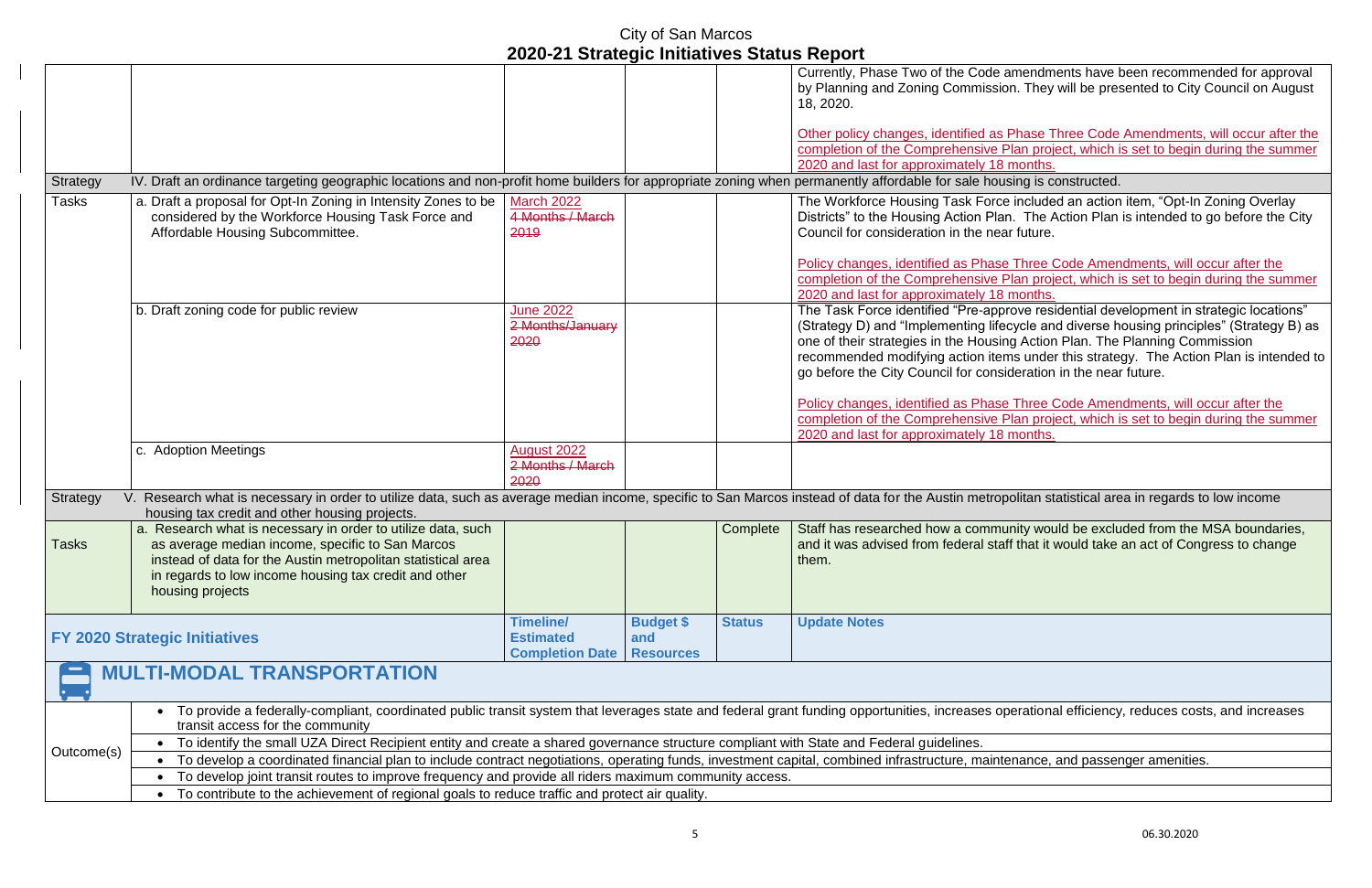|                 | A. City reviews the benefits and challenges of creating an integrated, seamless transit partnership between the City and Texas !                          |                   |                            |                                              |                                                                                         |
|-----------------|-----------------------------------------------------------------------------------------------------------------------------------------------------------|-------------------|----------------------------|----------------------------------------------|-----------------------------------------------------------------------------------------|
| <b>Strategy</b> | I. Assess the operating and financial alternatives for coordinated transit services.                                                                      |                   |                            |                                              |                                                                                         |
| Tasks           | a. Continue Five Year Strategic Plan for Transit Services                                                                                                 | August 2020       |                            | In.<br>Progress                              | Update presentation provided to Co<br>Plan adoption in August.                          |
| <b>Strategy</b> | II. Evaluate the benefits and constraints of a transit partnership with Texas State to include the following.                                             |                   |                            |                                              |                                                                                         |
|                 | a. Seamless transit services for all customers.                                                                                                           | <b>Future</b>     |                            | <b>Future</b>                                | <b>Implement Five Year Strategic Plan</b>                                               |
|                 | b. Expand community access to transit options.                                                                                                            | <b>Future</b>     |                            | <b>Future</b>                                | <b>Implement Five Year Strategic Plan</b>                                               |
|                 | c. Share capital budget resources.                                                                                                                        | <b>Future</b>     |                            | <b>Future</b>                                | <b>Implement Five Year Strategic Plan</b>                                               |
|                 | d. Coordinate transit routes to maximize efficiency.                                                                                                      | <b>Future</b>     |                            | <b>Future</b>                                | <b>Implement Five Year Strategic Plan</b>                                               |
|                 | e. Leverage state and federal funding opportunities.                                                                                                      | On going          |                            | $\mathbf{\underline{In}}$<br><b>Progress</b> | <b>FTA Small Transit Intensive City (S)</b><br>million. CARES Act allocation of \$6     |
|                 | f. Contribute to regional goals to reduce traffic and protect<br>air quality.                                                                             | On going          |                            | In<br><b>Progress</b>                        | Public transit services continue to m<br>alternatives to single occupancy vel           |
|                 | III. Evaluate the challenges of a transit partnership with Texas State.                                                                                   |                   |                            |                                              |                                                                                         |
| <b>Strategy</b> |                                                                                                                                                           |                   |                            |                                              |                                                                                         |
|                 | a. Create a shared governance structure                                                                                                                   | <b>Future</b>     |                            | <b>Future</b>                                | <b>Implement Transit Plan Study Phas</b><br><b>State University</b>                     |
|                 | b. Compliance with federal and state regulations to include<br>paratransit services                                                                       | <u>On going</u>   |                            | $\ln$<br><b>Progress</b>                     | <b>Staff continues to meet the Federal</b>                                              |
|                 | c. Coordinate transit routes to maximize efficiency                                                                                                       | <b>Future</b>     |                            | <b>Future</b>                                | <b>Implement Five Year Strategic Plan</b>                                               |
|                 | d. Establish a financial plan to include operating funds, initial<br>investment of capital for vehicles, maintenance facility and<br>passenger amenities. | <b>Future</b>     |                            | In<br><b>Progress</b>                        | <b>Implement Five Year Strategic Plan</b><br><b>Agreement with Texas State Univer</b>   |
| <b>Strategy</b> | IV. Consider the potential impacts of the 2020 US Census upon transit services in the San Marcos urbanized area.                                          |                   |                            |                                              |                                                                                         |
| Tasks           | a. Potential outcomes include the following: 1) San Marcos                                                                                                | <b>March 2023</b> |                            | <b>Future</b>                                | Significant population undercount c                                                     |
|                 | Urbanized Area (UZA) remains autonomous; 2) San                                                                                                           |                   |                            |                                              | of funding. Continue coordination v                                                     |
|                 | Marcos UZA is absorbed by a Large Urbanized Area,                                                                                                         |                   |                            |                                              | <b>Metropolitan Planning Organization</b>                                               |
|                 | such as Austin UZA; and 3) San Marcos UZA boundary &                                                                                                      |                   |                            |                                              | <b>Transportation Division and the Fed</b>                                              |
|                 | population adjustments.                                                                                                                                   |                   |                            |                                              | impacts of the 2020 U.S. Census                                                         |
|                 | B. City continues other multi-modal initiatives.                                                                                                          |                   |                            |                                              |                                                                                         |
| <b>Strategy</b> | I. Transportation Demand Management/ including downtown parking management.                                                                               |                   |                            |                                              |                                                                                         |
|                 | a. Adopt and implement parking management plan.                                                                                                           | May 2019 -        | <b>Staff</b>               | In                                           | Council approved Kimley-Horn Plar                                                       |
| Tasks           |                                                                                                                                                           | Present           | resources.                 | Progress                                     | Advisory Board. PAB has met fourt<br>steps.<br><b>On-Street Paid Parking Implementa</b> |
|                 |                                                                                                                                                           |                   |                            |                                              | Council consideration and action or<br>Board April 2019. PAD has met sev                |
|                 | b. Prioritize Transportation Master Plan projects to improve                                                                                              | Ongoing           | <b>Staff</b>               | In.                                          | Engineering/CIP Department has pr                                                       |
|                 | multi-modal alternatives.                                                                                                                                 |                   | resources.                 | Progress                                     | to be achieved through the budget                                                       |
|                 | c. Evaluate and prioritize other transportation demand<br>management tactics.                                                                             | <b>Future</b>     | <b>Staff</b><br>resources. | Future                                       | Parking & Mobility Manager (when )<br>primary responsibility for this task.             |
|                 | d. Work with Texas State on park and ride locations                                                                                                       |                   |                            |                                              |                                                                                         |
|                 | e. Market businesses that promote multimodal<br>transportation.                                                                                           |                   |                            |                                              |                                                                                         |
| <b>Strategy</b> | II. Improve Bicycle Friendly Community rating.                                                                                                            |                   |                            |                                              |                                                                                         |

#### **State University.**

buncil on 2-June. Final presentation and Strategic

for Transit Service

for Transit Service

for Transit Service

for Transit Service

TIC) funds apportioned in FY19 and FY20 - \$2.6

6.4 million applied for and obligated.

nitigate traffic and protect air quality by offering hicles **to** 

a II and establish Interlocal Agreement with Texas

and State compliance requirements

for Transit Service

**Ifor Transit Service and establish Interlocal** rsity to equitably share the STIC funds

could occur due to COVID-19, and could result in loss with regional partners including the Capital Area , the Texas Department of Transportation-Public **Jeral Transit Administration to evaluate potential** 

n and Ordinance on May 7, 2019, and Parking teen times with staff to consider implementation

ation-Plan and enabling Ordinance scheduled for n May 7, 2019. Council appoints Parking Advisory  $\epsilon$   $\epsilon$  and times with staff to consider implementation steps. rimary responsibility for this task. Desired outcomes

process.

position is filled) and Parking Advisory Board have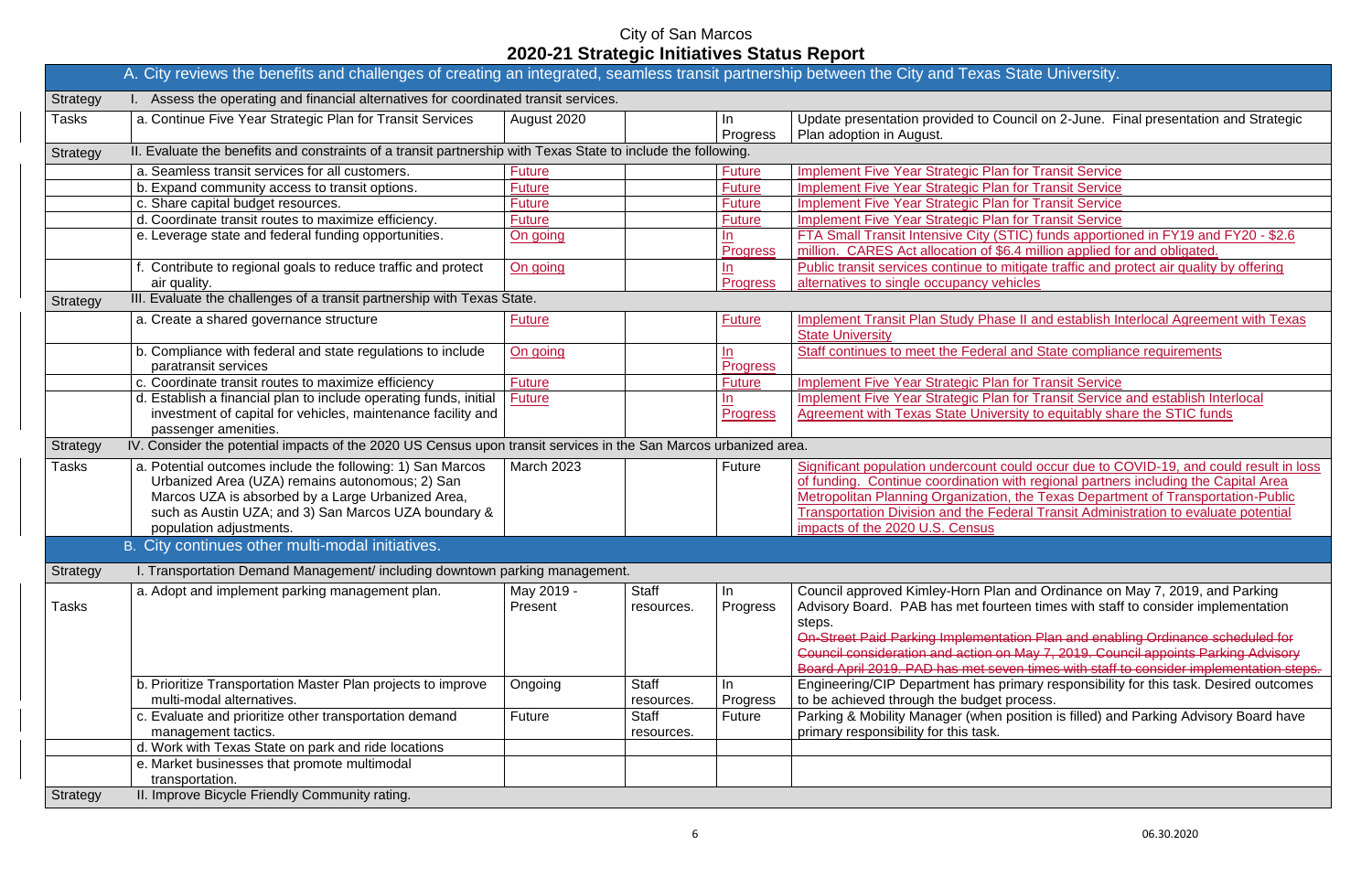| Council approved VeoRide bike share program in 2018. Fleet was expanded to include  |
|-------------------------------------------------------------------------------------|
| e-assist bikes in February, 2019. Council approved second year extension to VeoRide |

e assigned responsibility for this task.

ces-Transportation's sidewalk assessment update.

\$157,000 for operations

|            | a. Improve and expand dockless bike share program and                                                                                                                                                                                                 | Ongoing service                                                                           | <b>Staff</b>                         | In                    | Council approved VeoRide bike share program ir                               |
|------------|-------------------------------------------------------------------------------------------------------------------------------------------------------------------------------------------------------------------------------------------------------|-------------------------------------------------------------------------------------------|--------------------------------------|-----------------------|------------------------------------------------------------------------------|
| Tasks      | explore other shared mobility opportunities.                                                                                                                                                                                                          |                                                                                           | resources.                           | Progress              | e-assist bikes in February, 2019. Council approv<br>contract in August 2019. |
|            | b. Revisit Complete Streets policy and propose changes for<br>Council consideration.                                                                                                                                                                  |                                                                                           |                                      | In.<br>Progress       | Parking & Mobility Manager may be assigned res                               |
|            | c. Consider creation of a Bicycle & Pedestrian Advisory<br>Committee.                                                                                                                                                                                 |                                                                                           |                                      | Future                |                                                                              |
|            | d. Adopt and implement bicycle master plan.                                                                                                                                                                                                           |                                                                                           |                                      | Future                |                                                                              |
|            | e. Engage Community at events for bicycles.                                                                                                                                                                                                           |                                                                                           |                                      | Future                |                                                                              |
| Strategy   | III. Improve pedestrian connectivity and accessibility.                                                                                                                                                                                               |                                                                                           |                                      |                       |                                                                              |
| Tasks      | a. Conduct updated assessment of existing sidewalk<br>infrastructure.                                                                                                                                                                                 |                                                                                           |                                      |                       |                                                                              |
|            | b. Develop and adopt Sidewalk Master Plan.                                                                                                                                                                                                            |                                                                                           |                                      |                       |                                                                              |
|            | c. Identify and program long-term pedestrian improvements                                                                                                                                                                                             |                                                                                           |                                      |                       |                                                                              |
|            | d. Conduct site survey sampling for ADA compliance.                                                                                                                                                                                                   | Oct 2019 – Sept<br>2020                                                                   | <b>Staff</b><br><b>Resources</b>     |                       | To be completed with Public Services-Transporta                              |
| Strategy   | IV. Other regional transit partnerships.                                                                                                                                                                                                              |                                                                                           |                                      |                       |                                                                              |
| Tasks      | a. Evaluate the benefits of regional transit partnerships with<br>interurban providers including multi-modal transit facility<br>options.                                                                                                             | Future                                                                                    |                                      | <b>Future</b>         |                                                                              |
|            | b. Investigate light rail, AMTRAK, and other future transit<br>opportunities.                                                                                                                                                                         | Future                                                                                    |                                      | Future                |                                                                              |
|            | c. Explore options for a downtown circulator, including all<br>alternative fuel/vehicle options.                                                                                                                                                      | Future                                                                                    |                                      | Future                |                                                                              |
| Strategy   | V. Pursue multi-modal funding opportunities.                                                                                                                                                                                                          |                                                                                           |                                      |                       |                                                                              |
| Tasks      | a. Work with Grant Manager for seeking out, applying for,<br>and managing grant funding opportunities.                                                                                                                                                | Ongoing                                                                                   |                                      | <u>In</u><br>progress |                                                                              |
| Strategy   | VI. Improve and develop San Marcos Regional Airport in accordance with the newly updated Master Plan.                                                                                                                                                 |                                                                                           |                                      |                       |                                                                              |
|            | a. Establish stakeholder group and meet regularly to<br>discuss airport growth and future plans                                                                                                                                                       | After August 2020                                                                         |                                      | <b>Future</b>         |                                                                              |
|            | b. Leverage state and federal funding opportunities                                                                                                                                                                                                   | Ongoing                                                                                   | <b>Varies</b>                        | Ongoing               | CARES Act allocation to airport of \$157,000 for o                           |
|            | c. Establish zoning ordinances to protect airport<br>approaches as residential growth continues east of IH-35                                                                                                                                         | After approval of<br><b>Airport Layout</b><br><b>Plan in Master</b><br><b>Plan Update</b> |                                      | <b>Future</b>         |                                                                              |
|            | Improve vehicular access                                                                                                                                                                                                                              | Ongoing                                                                                   | <b>Varies</b>                        | Ongoing               | Includes FM 110 and SH 21 improvements                                       |
|            | e. Leverage proximity of SMART Terminal for logistic<br>operations                                                                                                                                                                                    | Ongoing                                                                                   |                                      | Ongoing               | In conjunction with Master Plan Update                                       |
|            | <b>FY 2020 Strategic Initiatives</b>                                                                                                                                                                                                                  | <b>Timeline/</b><br><b>Estimated</b><br><b>Completion Date</b>                            | Budget \$<br>and<br><b>Resources</b> | <b>Status</b>         | <b>Notes</b>                                                                 |
| <b>TTT</b> | <b>WORKFORCE DEVELOPMENT</b>                                                                                                                                                                                                                          |                                                                                           |                                      |                       |                                                                              |
| Outcome(s) | • To align city, business, workforce, education, social service, and economic development policies and programs to grow and sustain a healthy local economy.<br>• To close the skills gap and build a workforce that will meet local business demand. |                                                                                           |                                      |                       |                                                                              |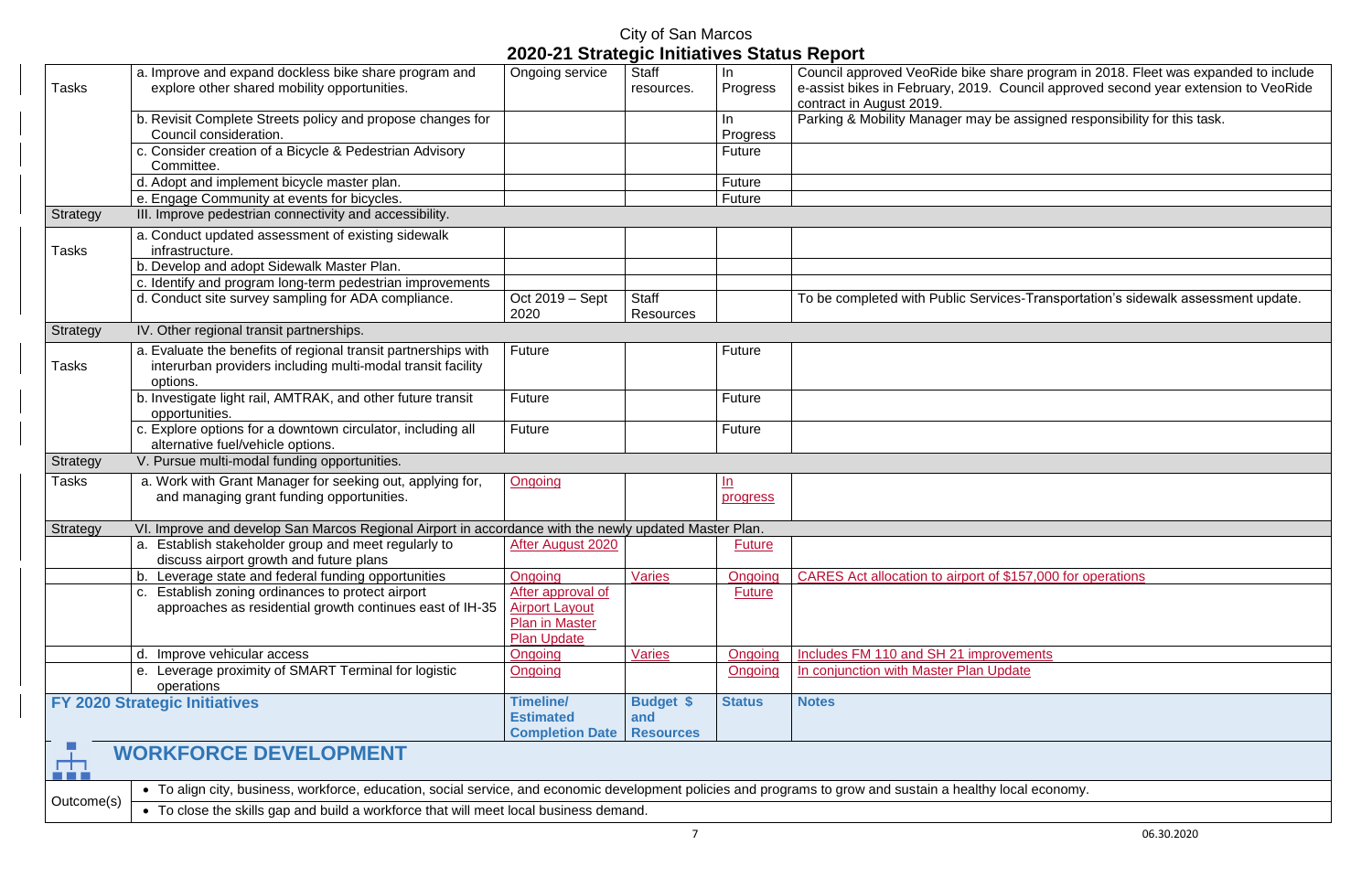|              | • To increase the number of residents earning a living wage and to encourage our youth to obtain additional training to become "job ready" in the future.                                                                                                                             |                       |                                                             |                                                  |                                                                                                                                                                                                                                                                                                                                                                                                                                                                             |
|--------------|---------------------------------------------------------------------------------------------------------------------------------------------------------------------------------------------------------------------------------------------------------------------------------------|-----------------------|-------------------------------------------------------------|--------------------------------------------------|-----------------------------------------------------------------------------------------------------------------------------------------------------------------------------------------------------------------------------------------------------------------------------------------------------------------------------------------------------------------------------------------------------------------------------------------------------------------------------|
|              | A. Leverage and Partner with the Community                                                                                                                                                                                                                                            |                       |                                                             |                                                  |                                                                                                                                                                                                                                                                                                                                                                                                                                                                             |
| Strategy     | Identify current assets including partners, existing services, possible locations, and organizational purpose. Include mapping of assets and services within the City.                                                                                                                |                       |                                                             |                                                  |                                                                                                                                                                                                                                                                                                                                                                                                                                                                             |
| <b>Tasks</b> | a. Evaluate studies that have already been done, including<br>the ALICE (Asset Limited, Income Constrained, Employed)<br>Report.                                                                                                                                                      | October 2019          |                                                             | Ongoing                                          | Local information has been evaluated. Library is also<br>Assessment being led by Community Action and start                                                                                                                                                                                                                                                                                                                                                                 |
|              | b. Coordinate community-wide conversations to identify<br>ways our students and residents can overcome obstacles<br>and create more local opportunities for education and<br>career success.                                                                                          | April 2019            |                                                             | Ongoing                                          | Participated in all facets of the Pathways to Prosperity<br>classes at El Centro. GSMP has reorganized a workg<br>Workforce together and Deborah Carter will be repres                                                                                                                                                                                                                                                                                                      |
| Strategy     | II. Identify community partner to anchor a cradle to career initiative.                                                                                                                                                                                                               |                       |                                                             |                                                  |                                                                                                                                                                                                                                                                                                                                                                                                                                                                             |
| <b>Tasks</b> | a. Within the City of San Marcos, the Public Library has<br>been identified as the department to anchor this initiative.<br>A Librarian with workforce development skills will be<br>added to the team in the new budget year.                                                        | After October<br>2019 | \$67,768<br>$(salary +$<br>benefits of<br>new<br>Librarian) | Deborah<br>Carter<br>was hired<br>in Nov<br>2019 | Deborah Carter has degrees in Social Work, Adult Ed<br>previously worked at SMPL and for San Antonio PL ru<br>programs. Deborah is taking a class to become certifi-<br>This will allow Deborah to consult with all levels of job                                                                                                                                                                                                                                           |
|              | b. Coordinate with businesses, chamber of commerce,<br>GSMP, SMCISD, Texas State University, Texas<br>Workforce, and other stakeholders.                                                                                                                                              | January 2020          |                                                             | Ongoing                                          | Participated in GSMP Education and Workforce Initiat<br>Duran of GSMP and Dr. Eugene Bourgeois from Texa<br>Initiatives at Texas State will be providing regular sup<br>need assistance with college applications, scholarship<br>information. The library is providing one-to-one assis<br>assistance has been the most successful since adults<br>they need. Programs for businesses including Triple D<br>Planning for the post-COVID new normal, Maintaining<br>crises. |
| Strategy     | III. Identify and develop outreach opportunities.                                                                                                                                                                                                                                     |                       |                                                             |                                                  |                                                                                                                                                                                                                                                                                                                                                                                                                                                                             |
| <b>Tasks</b> | a. Participate with the Chamber of Commerce Education<br>Committee, Rotary Job Fair, SMCISD Career & Technical<br>Trades teachers, Texas Workforce, Community Action<br>Adult Education, and other existing groups to promote a<br>successful career path for students and residents. |                       |                                                             | Ongoing                                          | The library has provided a table at several job fairs in<br>information about our job assistance programs and m<br>two onsite Workforce Job Fairs including their first-eve<br>Census and the IRS provided job interview and on-the<br>The IRS hired 25 people from that event. The Census<br>their workforce. Workforce and SMPL joined together                                                                                                                           |
|              | b. Help increase the productivity of area business and the<br>advancement of incumbent workers by promoting<br>employee retention programs, on-the-job training, lifelong<br>learning, and industry-recognized credential attainment.                                                 |                       |                                                             | Ongoing                                          | The 2 <sup>nd</sup> Microsoft Certification class was completed a<br>has moved online. GED and English classes also star<br>online (but attendance has suffered). Class develope<br>Introduction to Digital Marketing for Small Business.                                                                                                                                                                                                                                   |
| Strategy     | IV. Identify challenges and unmet needs in the business community that are impacted by Workforce Development.                                                                                                                                                                         |                       |                                                             |                                                  |                                                                                                                                                                                                                                                                                                                                                                                                                                                                             |
| <b>Tasks</b> | a. Include challenges and unmet needs in the community<br>conversations facilitated by E3 Alliance.                                                                                                                                                                                   | October 2019          |                                                             | Ongoing                                          | Information will be gathered in April 2019, but detailed<br>October 2019. A final meeting was held in early Octo<br>Reports have been used to develop the basic classes<br>of our customers need.                                                                                                                                                                                                                                                                           |
|              | b. Develop volunteer and mentoring opportunities<br>community-wide.                                                                                                                                                                                                                   | <b>March 2020</b>     |                                                             | <b>New</b>                                       | City employees interested in mentoring a SMCISD stu<br>meeting on October 7. So far 25 COSM employees h<br>SMCISD Crossroad students have been gaining expe<br>sites around SM. The Summer Reading program is in<br>experience under the direction of Teen Librarian Pam                                                                                                                                                                                                    |

ted. Library is also participating in the Community ity Action and started in September 2019.

hways to Prosperity. Working with ACC to offer corganized a workgroup to include Education and arter will be representing the library going forward.

cial Work, Adult Education, and Library Science. She San Antonio PL running their GED and JOBS s to become certified as a National Resume Writer. vith all levels of jobseekers

Id Workforce Initiative which is chaired by Christian ourgeois from Texas State. The Office for P-16 ividing regular support for community members that cations, scholarships, FAFSA, and other career ig one-to-one assistance for job-seekers. One-to-one cessful since adults can receive the exact help that is including Triple Duty about working from home, normal, Maintaining staff and customer base during

several job fairs in the community in order to provide e programs and materials. The library also hosted luding their first-ever Saturday event. Both the nterview and on-the-spot hiring events at the library. event. The Census was also provided space to train PL joined together for an online job fair.

Ongoing  $\parallel$  The 2<sup>nd</sup> Microsoft Certification class was completed and the 3<sup>rd</sup> started at the library and h classes also started inhouse and have moved d). Class developed and presented in January was **Small Business.** 

> 2019, but detailed reports will not be available until held in early October and reports will follow. the basic classes and one-to-one assistance many

Ioring a SMCISD student will attend an organization OSM employees have signed up to be a mentor. been gaining experience at the library and at other ading program is including a teen virtual volunteer een Librarian Pamela Carlile teens can develop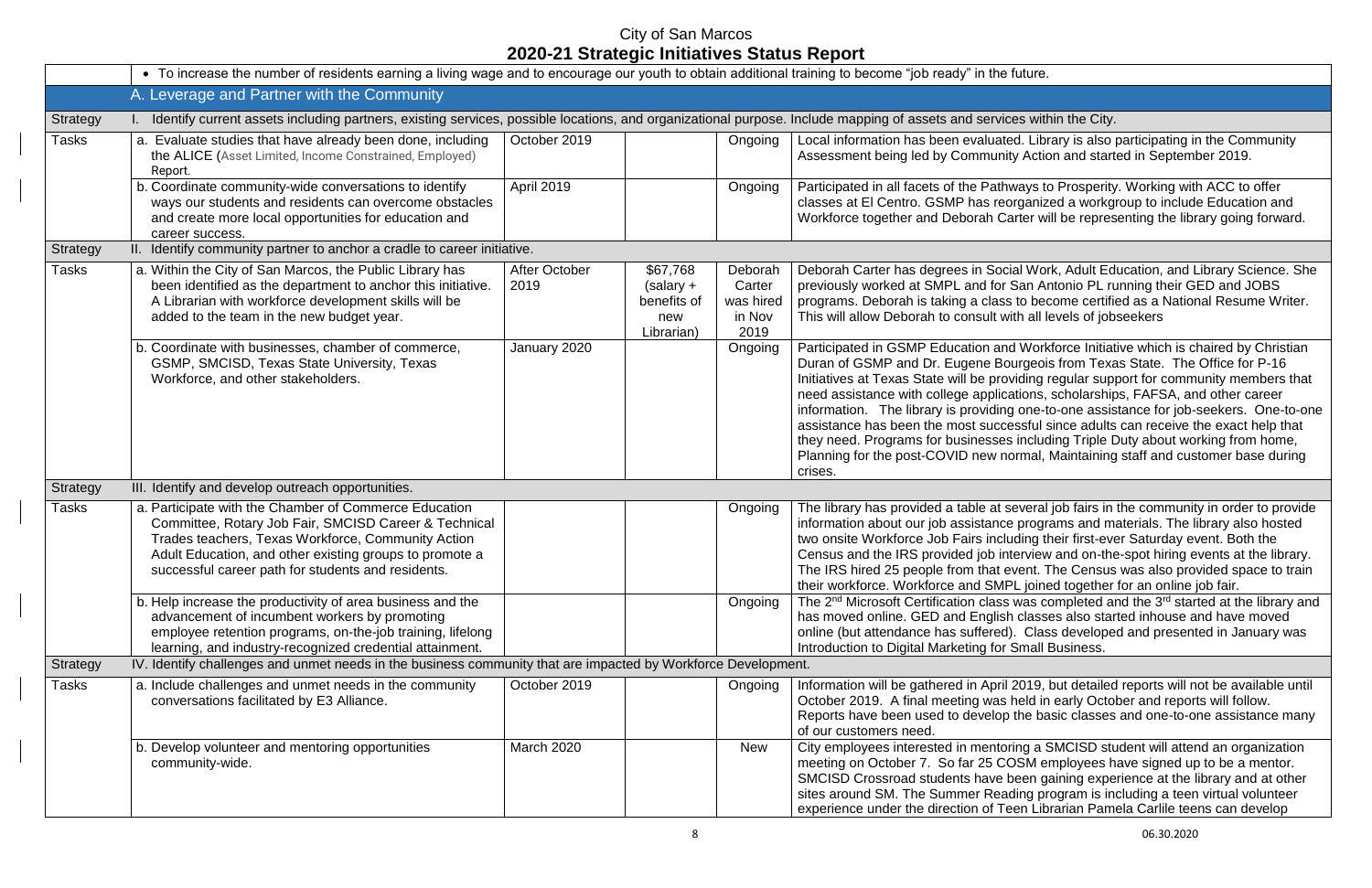|                 |                                                                                                                                                    |                  |            | crafts, take/edit photos for the webs<br>other postings to be used throughou                                                                                                                                                                                                                                                                            |
|-----------------|----------------------------------------------------------------------------------------------------------------------------------------------------|------------------|------------|---------------------------------------------------------------------------------------------------------------------------------------------------------------------------------------------------------------------------------------------------------------------------------------------------------------------------------------------------------|
| <b>Strategy</b> | V. Explore possibility of a day labor program implemented through social service agencies.                                                         |                  |            |                                                                                                                                                                                                                                                                                                                                                         |
|                 | a. Explore possibility of a day labor program implemented<br>through social service agencies.                                                      |                  |            |                                                                                                                                                                                                                                                                                                                                                         |
|                 | B. Facilitate opportunities for Training and Programming.                                                                                          |                  |            |                                                                                                                                                                                                                                                                                                                                                         |
| Strategy        | I. Identify and communicate existing training available, including through technology such as a mobile phone application.                          |                  |            |                                                                                                                                                                                                                                                                                                                                                         |
| <b>Tasks</b>    | a. Promote community awareness of area occupations in<br>demand and the associated skill sets required.                                            | October 2020     | Ongoing    | A JOBS Center opened in January a<br>job announcements, and jobhunting<br>booked ahead of time. The office in<br>along with the most common intervio<br>schedule an online interview. It is als<br>prospective employees onsite. The<br>Marcos Public Library's new YouTul<br>new Jobs, Education, and Career G<br>200 members in the first month. http |
|                 | b. Provide enhanced web content on the library website to<br>refer to existing training available within a 30-mile radius<br>of San Marcos.        | <b>July 2019</b> | Ongoing    | <b>Local Educational Opportunities dire</b><br>annually. It is available at http://sanm<br><b>Education-Directory-PDF</b>                                                                                                                                                                                                                               |
| <b>Strategy</b> | II. Explore opportunities to promote Career and Technical Education (CTE), General Education Diploma (GED), financial literacy, and life skills.   |                  |            |                                                                                                                                                                                                                                                                                                                                                         |
|                 | a. Programming at SM Public Library                                                                                                                |                  | Ongoing    | GED and English classes moved or<br>literacy classes were offered under                                                                                                                                                                                                                                                                                 |
| Strategy        | III. Identify potential gaps and barriers for San Marcos residents and consider alternate delivery methods when possible.                          |                  |            |                                                                                                                                                                                                                                                                                                                                                         |
| <b>Tasks</b>    | a. Work with non-profits and social services to develop a<br>guide to services that could be accessed in a printed<br>directory as well as online. |                  | Ongoing    | The second printing which includes<br>locations around SMTX and online.<br>available in paper format at the libra<br>every December. During COVID, a<br>online and was distributed at locatio                                                                                                                                                           |
|                 | b. Review the findings from the Workforce Housing Initiative,<br>Partnership Initiative, and Multi-Modal Transportation<br>Initiative.             | <b>July 2019</b> | Ongoing    |                                                                                                                                                                                                                                                                                                                                                         |
| <b>Strategy</b> | IV. Identify potential items to include when incentivizing economic development agreements.                                                        |                  |            |                                                                                                                                                                                                                                                                                                                                                         |
| <b>Tasks</b>    | a. Identify model cities and determine what economic<br>development agreements could be useful to our<br>population                                | January 2020     | <b>New</b> |                                                                                                                                                                                                                                                                                                                                                         |
|                 | b. Provide City Council with possible educational initiatives<br>that could be included in future agreements.                                      | April 2020       | <b>New</b> |                                                                                                                                                                                                                                                                                                                                                         |
| <b>Strategy</b> | V. Evaluate Greater San Marcos Partnership (GSMP) contract to include deliverables that require training and programming opportunities.            |                  |            |                                                                                                                                                                                                                                                                                                                                                         |
| <b>Tasks</b>    | a. Work with Chris Duran and other members of GSMP to<br>determine what their current agreement requires.                                          |                  | <b>New</b> | A new Education and Workforce Ta                                                                                                                                                                                                                                                                                                                        |
|                 | b. Determine community partners that could benefit from the<br>training required in the agreement.                                                 |                  | <b>New</b> |                                                                                                                                                                                                                                                                                                                                                         |
| <b>Strategy</b> | VI. Determine where to invest City funding to mitigate gaps and barriers that have been identified including a possible training location.         |                  |            |                                                                                                                                                                                                                                                                                                                                                         |

ite and social media, create videos, and provide ut the summer and school year.

as part of the learning center and it includes books,  $\frac{1}{2}$  in tips. The area also includes an office that can be  $\overline{\text{b}}$  cludes a computer with camera and microphone, iew software platforms. This allows people to Iso available for employers so they can meet office is used regularly by Workforce Solutions. San be channel has begun posting job related videos. A Frowth Opportunities Facebook group has garnered 200 members in the first months in the first monoment months in the first monoment of the first monoment of th<br>SMPLJ observed the first monoment of the first monoment of the first monoment of the first monoment of the fir ectory was updated in November and will be updated narcostx.gov/DocumentCenter/View/8808/Local-Adult-

hline in response to COVID. In January, financial the title Your Financial New Year.

a helpful index is available in paper format at first draft of this directory has been completed and is ary. The printed copy of this directory will be updated shorter English/Spanish list of services was available ons around the community.

Isk Force had the first meeting in September 2019.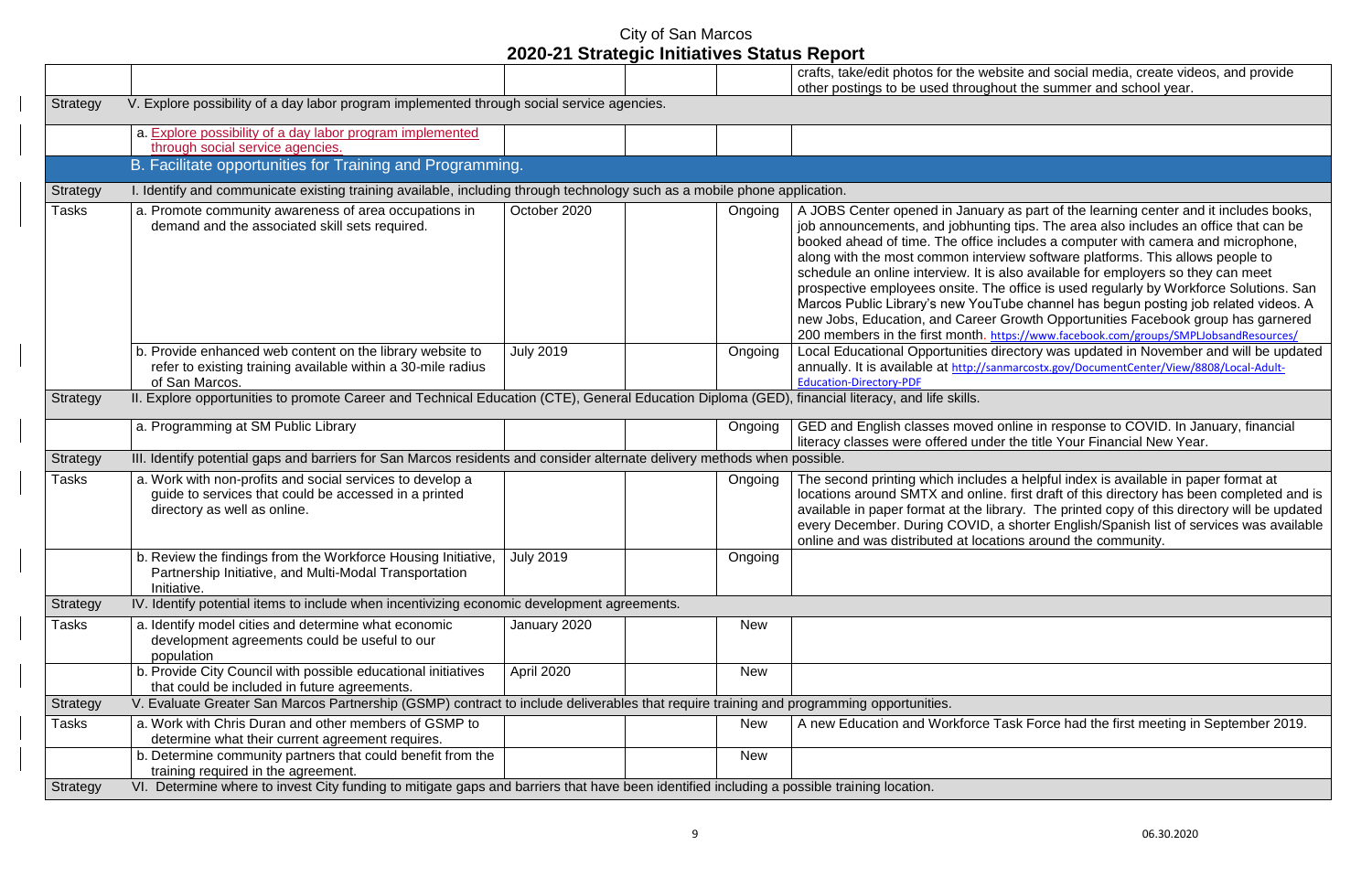| <b>Tasks</b> | a. Partner with existing nonprofits, agencies, and schools to<br>provide job training and encourage development of the<br>soft skills necessary to be successful in the modern<br>workforce. |                                                                |                                             | <b>New</b>                                   | Dependent on Librarian position                                                                                                                                                                                                                                                                                                                                                                                                                                                                                                                                                                                                                                                                                                                                                                                                                                                                                                                             |
|--------------|----------------------------------------------------------------------------------------------------------------------------------------------------------------------------------------------|----------------------------------------------------------------|---------------------------------------------|----------------------------------------------|-------------------------------------------------------------------------------------------------------------------------------------------------------------------------------------------------------------------------------------------------------------------------------------------------------------------------------------------------------------------------------------------------------------------------------------------------------------------------------------------------------------------------------------------------------------------------------------------------------------------------------------------------------------------------------------------------------------------------------------------------------------------------------------------------------------------------------------------------------------------------------------------------------------------------------------------------------------|
|              | b. Identify possible regional partners that could expand into<br>the City of San Marcos and provide additional career<br>training.                                                           |                                                                |                                             | <b>New</b>                                   | Dependent on Librarian position                                                                                                                                                                                                                                                                                                                                                                                                                                                                                                                                                                                                                                                                                                                                                                                                                                                                                                                             |
|              | c. Provide GED, English Language, Computer Classes, and<br>other workforce training at the San Marcos Public Library<br>and at other locations around the city.                              |                                                                |                                             | Ongoing                                      | This is done by many different staff now, however to have a more cohesive message<br>and expand workforce services, the Librarian position would have to be filled. In Mard<br>the library hosted GED, English, Spanish, Medical Career Investigation, Basic Interne<br>keyboarding, Word, Excel, and a 12-week class to become Microsoft Staff Certified.  <br>April, the library will have all of the classes as we had in March and in addition, we wil<br>provide Introduction to Virtual Reality, Equitable Housing program, and a Saturday<br>series: (Week 1) Market Yourself, Getting the Job You Want; (Week 2) Interviewing fo<br>Success; (Week 3) Growth Mindset, motivated for life and work. During August, the<br>library provided 25 GED classes and 23 English Language classes. Upcoming in<br>October is a program about managing change and stress in the workplace. A new ser<br>of financial literacy classes will start in November. |
|              | <b>FY 2020 Strategic Initiatives</b>                                                                                                                                                         | <b>Timeline/</b><br><b>Estimated</b><br><b>Completion Date</b> | <b>Budget \$</b><br>and<br><b>Resources</b> | <b>Status</b>                                | <b>Update Notes</b>                                                                                                                                                                                                                                                                                                                                                                                                                                                                                                                                                                                                                                                                                                                                                                                                                                                                                                                                         |
| 畾            | <b>DOWNTOWN VITALITY</b>                                                                                                                                                                     |                                                                |                                             |                                              |                                                                                                                                                                                                                                                                                                                                                                                                                                                                                                                                                                                                                                                                                                                                                                                                                                                                                                                                                             |
|              | • To support diversified business activity.                                                                                                                                                  |                                                                |                                             |                                              |                                                                                                                                                                                                                                                                                                                                                                                                                                                                                                                                                                                                                                                                                                                                                                                                                                                                                                                                                             |
| Outcome(s)   | • To take measures to improve downtown quality of place.                                                                                                                                     |                                                                |                                             |                                              |                                                                                                                                                                                                                                                                                                                                                                                                                                                                                                                                                                                                                                                                                                                                                                                                                                                                                                                                                             |
|              | • Accessibility to and within the downtown.                                                                                                                                                  |                                                                |                                             |                                              |                                                                                                                                                                                                                                                                                                                                                                                                                                                                                                                                                                                                                                                                                                                                                                                                                                                                                                                                                             |
|              | A. Support diversified business activity.                                                                                                                                                    |                                                                |                                             |                                              |                                                                                                                                                                                                                                                                                                                                                                                                                                                                                                                                                                                                                                                                                                                                                                                                                                                                                                                                                             |
| Strategy     | Begin a revised Downtown Master Plan including, the innovation, cultural and arts districts.                                                                                                 |                                                                |                                             |                                              |                                                                                                                                                                                                                                                                                                                                                                                                                                                                                                                                                                                                                                                                                                                                                                                                                                                                                                                                                             |
| Tasks        | a. Scope and Visioning exercise with district stakeholders<br>and City Council.                                                                                                              | Summer 2020                                                    | Seeking<br>source.                          |                                              | \$100,000 is the estimated costs. Overseen by Planning and Development Services.<br>Incorporated in to the Comp Plan process.                                                                                                                                                                                                                                                                                                                                                                                                                                                                                                                                                                                                                                                                                                                                                                                                                               |
|              | b. Request for Proposal (RFP) and contract for consultant.                                                                                                                                   | Spring 2020                                                    | <b>TBD</b>                                  |                                              |                                                                                                                                                                                                                                                                                                                                                                                                                                                                                                                                                                                                                                                                                                                                                                                                                                                                                                                                                             |
|              | c. Public outreach with key stakeholders including the<br>Downtown Association, Main Street, the University, as<br>well as other key stakeholders.                                           |                                                                |                                             |                                              |                                                                                                                                                                                                                                                                                                                                                                                                                                                                                                                                                                                                                                                                                                                                                                                                                                                                                                                                                             |
|              | d. Work with Arts Commission to identify projects linking<br>Downtown and the river.                                                                                                         | Spring 2020                                                    | <b>Previous</b><br>year funds               | ln<br>progress                               | Arts Commission has begun the discussion process.                                                                                                                                                                                                                                                                                                                                                                                                                                                                                                                                                                                                                                                                                                                                                                                                                                                                                                           |
|              | e. Drafting and adopting the Downtown Master Plan.                                                                                                                                           |                                                                |                                             |                                              |                                                                                                                                                                                                                                                                                                                                                                                                                                                                                                                                                                                                                                                                                                                                                                                                                                                                                                                                                             |
| Strategy     | II. Define goals and objectives for the Main Street program.                                                                                                                                 |                                                                |                                             |                                              |                                                                                                                                                                                                                                                                                                                                                                                                                                                                                                                                                                                                                                                                                                                                                                                                                                                                                                                                                             |
| Tasks        | a. Review current goals and objectives within the Four Point<br>approach of; 1-Economic Vitality, 2-Design, 3-<br>Organization, and 4-Promotion                                              | November 2019                                                  | Staff<br>resources.                         | <b>Ongoing</b><br>H <sub>2</sub><br>progress | Main Street Advisory Board Agenda item - April - November 2019                                                                                                                                                                                                                                                                                                                                                                                                                                                                                                                                                                                                                                                                                                                                                                                                                                                                                              |
|              | b. Develop a strategy for transformation of Downtown along<br>the Four Points.                                                                                                               | November 2019                                                  | <b>Staff</b><br>resources.                  | Ongoing<br>$H\Theta$<br>progress             | Main Street Advisory Board Agenda item - May - November 2019                                                                                                                                                                                                                                                                                                                                                                                                                                                                                                                                                                                                                                                                                                                                                                                                                                                                                                |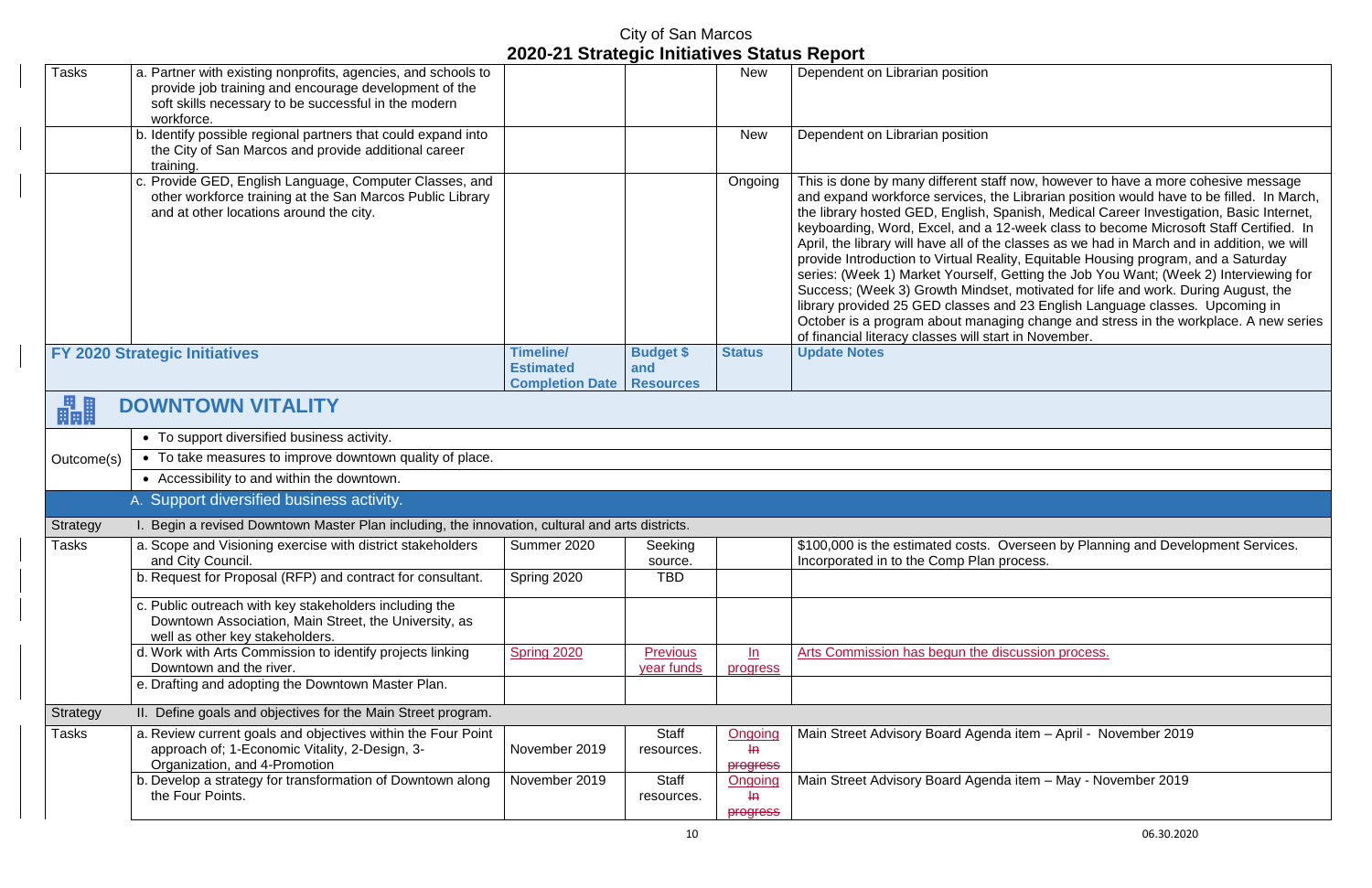|                 |                                                                                                                                                       | 2020-21 Strategic Initiatives Status Report            | City of San Marcos                                                 |                                                                 |                                                                                                                                                                                                                                                                                                          |
|-----------------|-------------------------------------------------------------------------------------------------------------------------------------------------------|--------------------------------------------------------|--------------------------------------------------------------------|-----------------------------------------------------------------|----------------------------------------------------------------------------------------------------------------------------------------------------------------------------------------------------------------------------------------------------------------------------------------------------------|
|                 | c. Define quantifiable outcomes and projects for the<br>Implementation Plan strategies identified.                                                    | <b>July 2019-</b><br>January 2020                      | <b>Staff</b><br>resources.                                         | Ongoing<br>-le<br><b>progress</b>                               | Main Street Advisory Board Agenda item - May - November 2019                                                                                                                                                                                                                                             |
|                 | d. Align organizational resources to achieve desired<br>outcomes through the budget process.                                                          | Discussion with<br>other<br>departments.               | <b>Staff</b><br>resources.                                         | Ongoing<br>$H\rightarrow$<br><b>progress</b>                    | Main Street Advisory Board Agenda item - May 2019 - March 2020                                                                                                                                                                                                                                           |
| Strategy        | III. Review possible programs for legacy businesses.                                                                                                  |                                                        |                                                                    |                                                                 |                                                                                                                                                                                                                                                                                                          |
| <b>Tasks</b>    | a. Promoting City grant programs.                                                                                                                     | Project on hold<br>due to projected<br>funding deficit |                                                                    |                                                                 |                                                                                                                                                                                                                                                                                                          |
|                 | b. Buying down interest rates for small businesses.                                                                                                   | Project on hold<br>due to projected<br>funding deficit |                                                                    |                                                                 |                                                                                                                                                                                                                                                                                                          |
| Strategy        | IV. Evaluate funding for co-working sites.                                                                                                            |                                                        |                                                                    |                                                                 |                                                                                                                                                                                                                                                                                                          |
| <b>Tasks</b>    | a. Splash program? Other programs?                                                                                                                    |                                                        |                                                                    |                                                                 |                                                                                                                                                                                                                                                                                                          |
|                 | B. Take measures to improve downtown quality of place.                                                                                                |                                                        |                                                                    |                                                                 |                                                                                                                                                                                                                                                                                                          |
| Strategy        | I. Review and assess possible sites and facilities which could promote San Marcos as a destination.                                                   |                                                        |                                                                    |                                                                 |                                                                                                                                                                                                                                                                                                          |
| <b>Tasks</b>    | a. Utilizing Kissing Alley as event space.                                                                                                            | Spring 2021                                            | <b>Staff</b><br>resources.                                         |                                                                 | Collaborative effort of multiple departments to achieve additional pu<br>event destination. Reconstruction of Kissing Alley - Contract award<br>engineering and field services.                                                                                                                          |
|                 | b. Other sites assessed                                                                                                                               |                                                        |                                                                    |                                                                 |                                                                                                                                                                                                                                                                                                          |
| <b>Strategy</b> | II. Review and address underground electric ordinances.                                                                                               |                                                        |                                                                    |                                                                 |                                                                                                                                                                                                                                                                                                          |
|                 | a. Identify code amendments during the annual code update<br>process.                                                                                 |                                                        |                                                                    |                                                                 |                                                                                                                                                                                                                                                                                                          |
| Strategy        | III. Review and assess strategies for vacant and neglected buildings.                                                                                 |                                                        |                                                                    |                                                                 |                                                                                                                                                                                                                                                                                                          |
| <b>Tasks</b>    | a. Review model programs, including incentives, and identify<br>resources.                                                                            | December 2019                                          | <b>Staff</b><br>Resources/<br>Code<br>Enforcement<br>/ Main Street | In<br>progress                                                  | Research and identify programs in other communities. Prepare sum<br>work within our community. Public private partnership with building<br>message. Work with building owners to design and improve vacant<br>spaces. Creative team in process of uniform design for windows an<br>Committee for review. |
|                 | b. Propose Code amendments during the annual code<br>update process, including the property maintenance code.                                         | Spring 2020                                            | Code<br>Enforcement                                                | In.<br>Progress                                                 | Review items with Downtown Vitality Team and schedule Workshop                                                                                                                                                                                                                                           |
|                 | c. Identify possible options to maintain health and safety,<br>including inspections.                                                                 |                                                        |                                                                    |                                                                 |                                                                                                                                                                                                                                                                                                          |
| Strategy        | IV. Identify strategic locations for streetscape and infrastructure improvements and identify funding options.                                        |                                                        |                                                                    |                                                                 |                                                                                                                                                                                                                                                                                                          |
|                 | a. Develop an interim maintenance and beautification plan<br>and coordinate efforts amongst stakeholders.                                             | May/June 2020                                          | <b>Staff</b><br>resources.                                         | <b>Delayed</b><br>due to<br>funding<br>$\mathsf{H}$<br>progress | Working with city departments and stakeholders to landscape down<br>colorful plants.                                                                                                                                                                                                                     |
|                 | b. Explore the long-term solutions for beautification plan and<br>maintenance including a downtown management district<br>with downtown stakeholders. | <b>June 2020</b>                                       | <b>Staff</b><br>resources.                                         | In<br>progress                                                  | Researching funding options through public and private funding sou<br>seasonal beautification and maintenance in public areas.                                                                                                                                                                           |

| Main Street Advisory Board Agenda item - May - November 2019                                                                                                                                                                                                                                                                                                                    |
|---------------------------------------------------------------------------------------------------------------------------------------------------------------------------------------------------------------------------------------------------------------------------------------------------------------------------------------------------------------------------------|
| Main Street Advisory Board Agenda item - May 2019 - March 2020                                                                                                                                                                                                                                                                                                                  |
|                                                                                                                                                                                                                                                                                                                                                                                 |
|                                                                                                                                                                                                                                                                                                                                                                                 |
|                                                                                                                                                                                                                                                                                                                                                                                 |
|                                                                                                                                                                                                                                                                                                                                                                                 |
|                                                                                                                                                                                                                                                                                                                                                                                 |
|                                                                                                                                                                                                                                                                                                                                                                                 |
|                                                                                                                                                                                                                                                                                                                                                                                 |
| Collaborative effort of multiple departments to achieve additional public space as an<br>event destination. Reconstruction of Kissing Alley - Contract awarded for preliminary<br>engineering and field services.                                                                                                                                                               |
|                                                                                                                                                                                                                                                                                                                                                                                 |
|                                                                                                                                                                                                                                                                                                                                                                                 |
|                                                                                                                                                                                                                                                                                                                                                                                 |
|                                                                                                                                                                                                                                                                                                                                                                                 |
| Research and identify programs in other communities. Prepare summary of ideas which<br>work within our community. Public private partnership with building owners for consistent<br>message. Work with building owners to design and improve vacant windows and<br>spaces. Creative team in process of uniform design for windows and spaces. Downtown<br>Committee for review. |
| Review items with Downtown Vitality Team and schedule Workshop in Early 2020                                                                                                                                                                                                                                                                                                    |
|                                                                                                                                                                                                                                                                                                                                                                                 |
|                                                                                                                                                                                                                                                                                                                                                                                 |
| Working with city departments and stakeholders to landscape downtown with native<br>colorful plants.                                                                                                                                                                                                                                                                            |
| Researching funding options through public and private funding sources. Scheduled<br>seasonal beautification and maintenance in public areas.                                                                                                                                                                                                                                   |
|                                                                                                                                                                                                                                                                                                                                                                                 |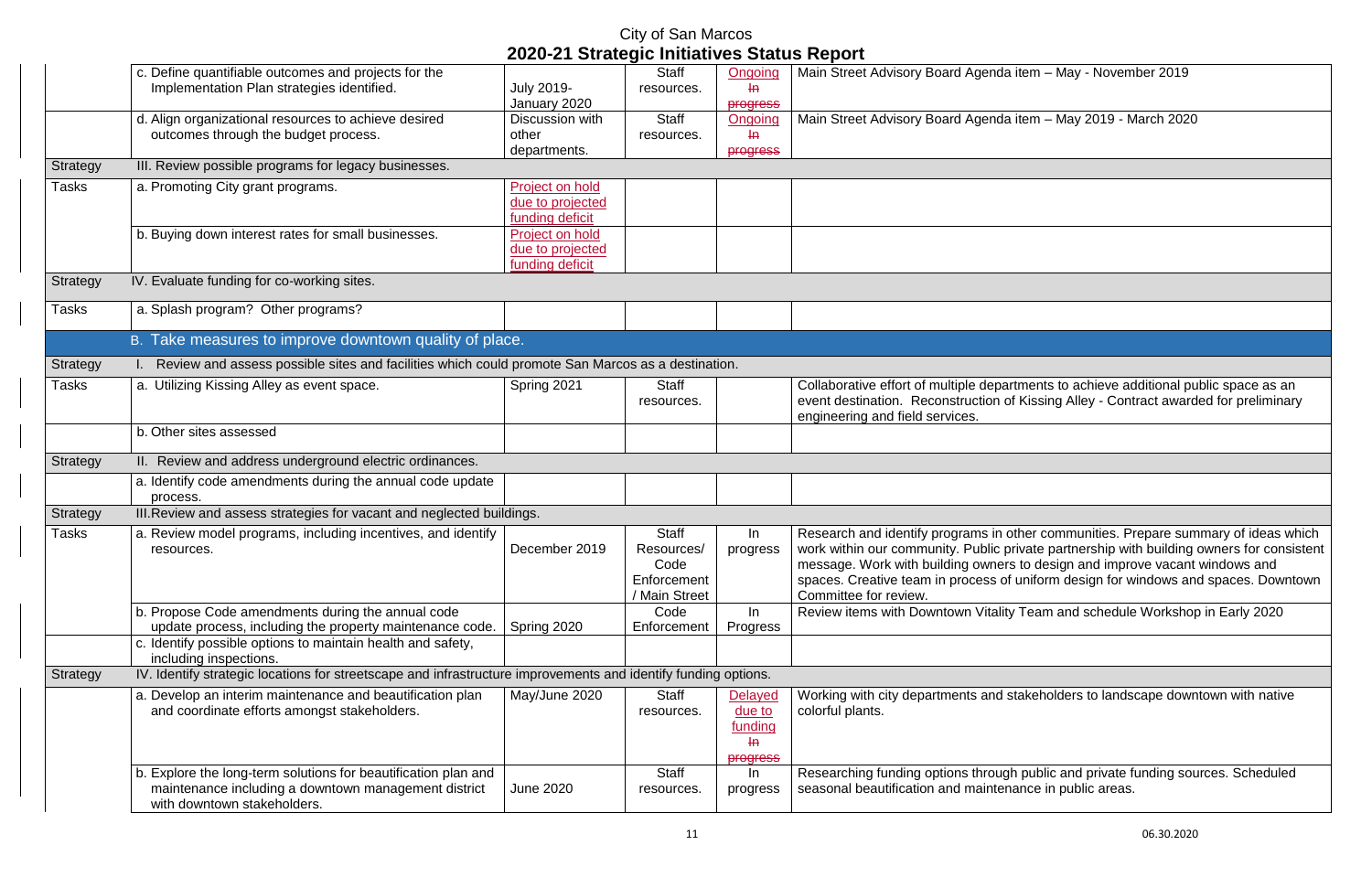# City of San Marcos

|                 |                                                                                                                                                                                              | 2020-21 Strategic Initiatives Status Report                    |                                                                             |                                      |                                                                                                                                                                                                                                                                                                                                                                      |
|-----------------|----------------------------------------------------------------------------------------------------------------------------------------------------------------------------------------------|----------------------------------------------------------------|-----------------------------------------------------------------------------|--------------------------------------|----------------------------------------------------------------------------------------------------------------------------------------------------------------------------------------------------------------------------------------------------------------------------------------------------------------------------------------------------------------------|
|                 | c. Align organizational resources to achieve desired<br>outcomes through the budget process.                                                                                                 | August 2020                                                    | Staff<br>resources.                                                         |                                      | Submission of completed plan including all departments and stakeholders to<br>administration for FY2021 funding.                                                                                                                                                                                                                                                     |
| Strategy        | V. Identify advertising opportunities with area stakeholders to highlight city attractions.                                                                                                  |                                                                |                                                                             |                                      |                                                                                                                                                                                                                                                                                                                                                                      |
|                 | a. Downtown Advertising Coop                                                                                                                                                                 | <b>June 2020</b>                                               |                                                                             | <b>Delayed</b><br>due to<br>funding. |                                                                                                                                                                                                                                                                                                                                                                      |
| <b>Strategy</b> | VI. Continue working with Texas State University Police regarding Downtown Patrols.                                                                                                          |                                                                |                                                                             |                                      |                                                                                                                                                                                                                                                                                                                                                                      |
|                 | a.                                                                                                                                                                                           |                                                                |                                                                             |                                      |                                                                                                                                                                                                                                                                                                                                                                      |
| Strategy        | VII. Review and amend the Downtown Tax Increment Reinvestment Zone (TIRZ) #5.                                                                                                                |                                                                |                                                                             |                                      |                                                                                                                                                                                                                                                                                                                                                                      |
| Tasks           | a. Prepare a revised Project and Finance Plan for Board<br>consideration and approval.<br>b. Present revised Project and Finance Plan for Council and<br>Commissioner's Court consideration. | May-June 2020<br><b>June 2020</b>                              | Staff<br>resources<br><b>Staff</b><br>resources                             | In<br>progress<br>In<br>progress     | TIRZ #5 Board approved revised plan in April, Revised Financing Plan in June to reduce<br>the contribution from 70% to 25%.<br>TIRZ #5 Board approved Final revised plan in June. Council public hearing on June 16,<br>2020 and ordinance approval June 18 <sup>th</sup> . Revised plan to be approved by Commissioners                                             |
|                 | c. Work with the County and the TIRZ Board on Downtown<br>Vision                                                                                                                             | August 2020                                                    | <b>Staff</b><br>resources                                                   | In<br>progress                       | Court in July.<br><b>Scheduling for next TIRZ meeting</b>                                                                                                                                                                                                                                                                                                            |
|                 | C. Accessibility to and within the downtown.                                                                                                                                                 |                                                                |                                                                             |                                      |                                                                                                                                                                                                                                                                                                                                                                      |
| Strategy        | I. Approve and implement the Parking Management Plan.                                                                                                                                        |                                                                |                                                                             |                                      |                                                                                                                                                                                                                                                                                                                                                                      |
| Tasks           | a. Hire Parking and Mobility Manager.                                                                                                                                                        | $TBD$ – funding<br>source                                      | <b>Staff</b><br>resources                                                   | In<br>Progress                       | Budget amendment approved by council in December 2018. Recruitment pending<br>Council approval of On-Street Paid Parking Implementation Plan and enabling<br>Ordinance. Parking Advisory Board recommends hiring after successful parking<br>enforcement.                                                                                                            |
|                 | b. Procure parking management technology (meters and<br>mobile app.).                                                                                                                        | <b>Future</b>                                                  | Unknown                                                                     | <b>Future</b>                        | License Plate Recognition and enabling software are under review for effectiveness and<br>efficiency<br>On-Street Paid Parking Implementation Plan and enabling Ordinance scheduled for<br>Council consideration and action on May 7, 2019.                                                                                                                          |
|                 | c. Create program branding and marketing campaign.                                                                                                                                           | <b>Future</b>                                                  | <b>Staff</b><br>resources,<br>3rd party<br>parking<br>mgmt firm             | <b>Future</b>                        | This work will be coordinated by Parking & Mobility Manager (when position is filled) and<br>performed by 3rd party parking management firm.<br>Pending Council approval of On-Street Paid Parking Implementation Plan and enabling<br>Ordinance, this work will be coordinated by Parking & Mobility Manager and performed<br>by 3rd party parking management firm. |
|                 | d. Initiate phased rollout of on-street paid parking.                                                                                                                                        | Future                                                         | <b>Staff</b><br>resources,<br>3 <sup>rd</sup> party<br>parking<br>mgmt firm | <b>Future</b>                        | <b>Under Parking Advisory Board review</b><br>Pending Council approval of On-Street Paid Parking Implementation Plan and enabling<br>Ordinance, this work will be coordinated by Parking & Mobility Manager and performed<br>by 3rd party parking management firm.                                                                                                   |
|                 | e. Negotiate off-street parking agreements with private<br>property owners and facilitate options.                                                                                           | As opportunities<br>arise                                      | <b>Staff</b><br>resources                                                   | In<br>Progress                       | Shared responsibility of Parking & Mobility Manager (when the position is filled) and<br>Real Estate Division. Staff has begun discussions with private property owners for off-<br>street parking. One agreement negotiated and in place.                                                                                                                           |
|                 | <b>FY 2020 Strategic Initiatives</b>                                                                                                                                                         | <b>Timeline/</b><br><b>Estimated</b><br><b>Completion Date</b> | <b>Budget \$</b><br>and<br><b>Resources</b>                                 | <b>Status</b>                        | <b>Update Notes</b>                                                                                                                                                                                                                                                                                                                                                  |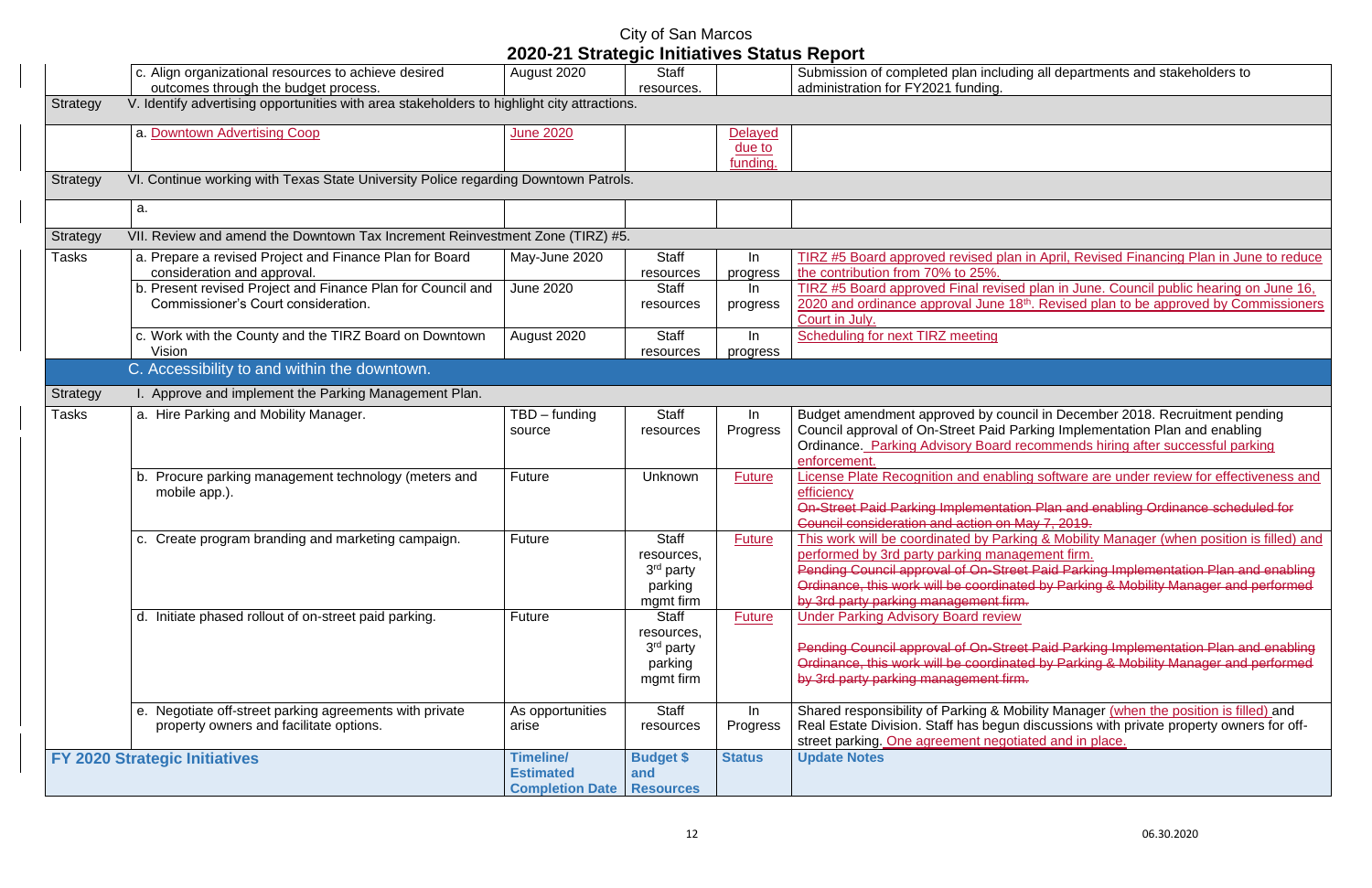|                 | <b>SUSTAINABILITY</b>                                                                                                                                                                                                                                                                                                                                                        |                          |                                                                      |                                                   |                                                                      |  |  |  |
|-----------------|------------------------------------------------------------------------------------------------------------------------------------------------------------------------------------------------------------------------------------------------------------------------------------------------------------------------------------------------------------------------------|--------------------------|----------------------------------------------------------------------|---------------------------------------------------|----------------------------------------------------------------------|--|--|--|
|                 | • To develop a baseline of sustainability performance measures.                                                                                                                                                                                                                                                                                                              |                          |                                                                      |                                                   |                                                                      |  |  |  |
|                 | • Promote sustainability practices throughout the community.                                                                                                                                                                                                                                                                                                                 |                          |                                                                      |                                                   |                                                                      |  |  |  |
| Outcome(s)      | • Determine strategies to incorporate sustainability into City construction and operations.                                                                                                                                                                                                                                                                                  |                          |                                                                      |                                                   |                                                                      |  |  |  |
|                 | • Develop economic development and procurement policies to encourage sustainability for businesses that work with the City.                                                                                                                                                                                                                                                  |                          |                                                                      |                                                   |                                                                      |  |  |  |
|                 | A. Develop a baseline of sustainability performance measures.                                                                                                                                                                                                                                                                                                                |                          |                                                                      |                                                   |                                                                      |  |  |  |
| Strategy        | II. Work with Texas State University and other Texas communities to assess their sustainability programs.                                                                                                                                                                                                                                                                    |                          |                                                                      |                                                   |                                                                      |  |  |  |
| Tasks           | a. Current organizations available (Cost – initial staff time to<br>analyze and hold meeting 2X per year)                                                                                                                                                                                                                                                                    | Sept. 2020               | <u>Jan</u><br>(Conservatio<br>n)                                     |                                                   |                                                                      |  |  |  |
|                 | b. Identify City and local stakeholders                                                                                                                                                                                                                                                                                                                                      | Sept. 2020               | Jan<br>(Conservatio<br>n)                                            |                                                   |                                                                      |  |  |  |
|                 | c. Conduct networking opportunities                                                                                                                                                                                                                                                                                                                                          | <b>TBD</b>               | <b>TBD / Staff</b>                                                   |                                                   |                                                                      |  |  |  |
| <b>Strategy</b> | Consider if a consultant is necessary in order to determine the baseline of sustainability measures.<br>III.                                                                                                                                                                                                                                                                 |                          |                                                                      |                                                   |                                                                      |  |  |  |
| Tasks           | a. Data collection for usage (Cost - initial staff time to<br>analyze and public outreach components).<br>- Water, electric, fossil fuels, renewables (high view<br>snapshot guesstimates)<br>- City Facilities<br>- Residential (public outreach)<br>- Commercial (public outreach)<br>b. Possible Cost-Benefit analysis<br>- Consider a means to evaluate upfront expenses | <b>TBD</b><br><b>TBD</b> | Staff /<br><b>Consultant</b><br><b>Consultant</b>                    | $\underline{\ln}$<br><b>Progress</b><br>(partial) | Database inventory in progress<br>SECO working on utility usage foot |  |  |  |
|                 | compared to overall savings<br>- Include quality of life in financial calculations<br>c. Consultant (Cost - probably between \$50k-100k)<br>- Coordinate data collection (or by staff)<br>- Plan roll out of reduction programs<br>- Public Outreach<br>- Potentially identify need for full time position after<br>observing roll out success metrics.                      | <b>TBD</b>               | Staff /<br><b>Consultant</b>                                         |                                                   | <b>Budget issue</b>                                                  |  |  |  |
|                 | B. Promote Sustainability Practices throughout the community.                                                                                                                                                                                                                                                                                                                |                          |                                                                      |                                                   |                                                                      |  |  |  |
| <b>Strategy</b> | I. Increase public education and outreach of City's conservation and sustainability efforts                                                                                                                                                                                                                                                                                  |                          |                                                                      |                                                   |                                                                      |  |  |  |
| Tasks           | a. Add Sustainability page to website to centralize City<br>environmental programs (water/energy conservation,<br>recycling, air quality, etc). Example-City of Austin<br>Office of Sustainability page<br>www.austintexas.gov/department/sustainability.                                                                                                                    | Nov. 2020                | <b>Staff</b><br>(Comm, Neig<br>hborhood<br>Serv. and<br>other depts) |                                                   | Need Comm. Dept. assistance. (To<br>development)                     |  |  |  |
|                 | b. Increase use of social media such as Facebook to<br>promote environmental programs; add environmental<br>programs to FB schedule.                                                                                                                                                                                                                                         | On-going                 | Taggart/Staff<br>(Comm and<br>other depts)                           | In<br>progress                                    | Water and energy rebate programs                                     |  |  |  |

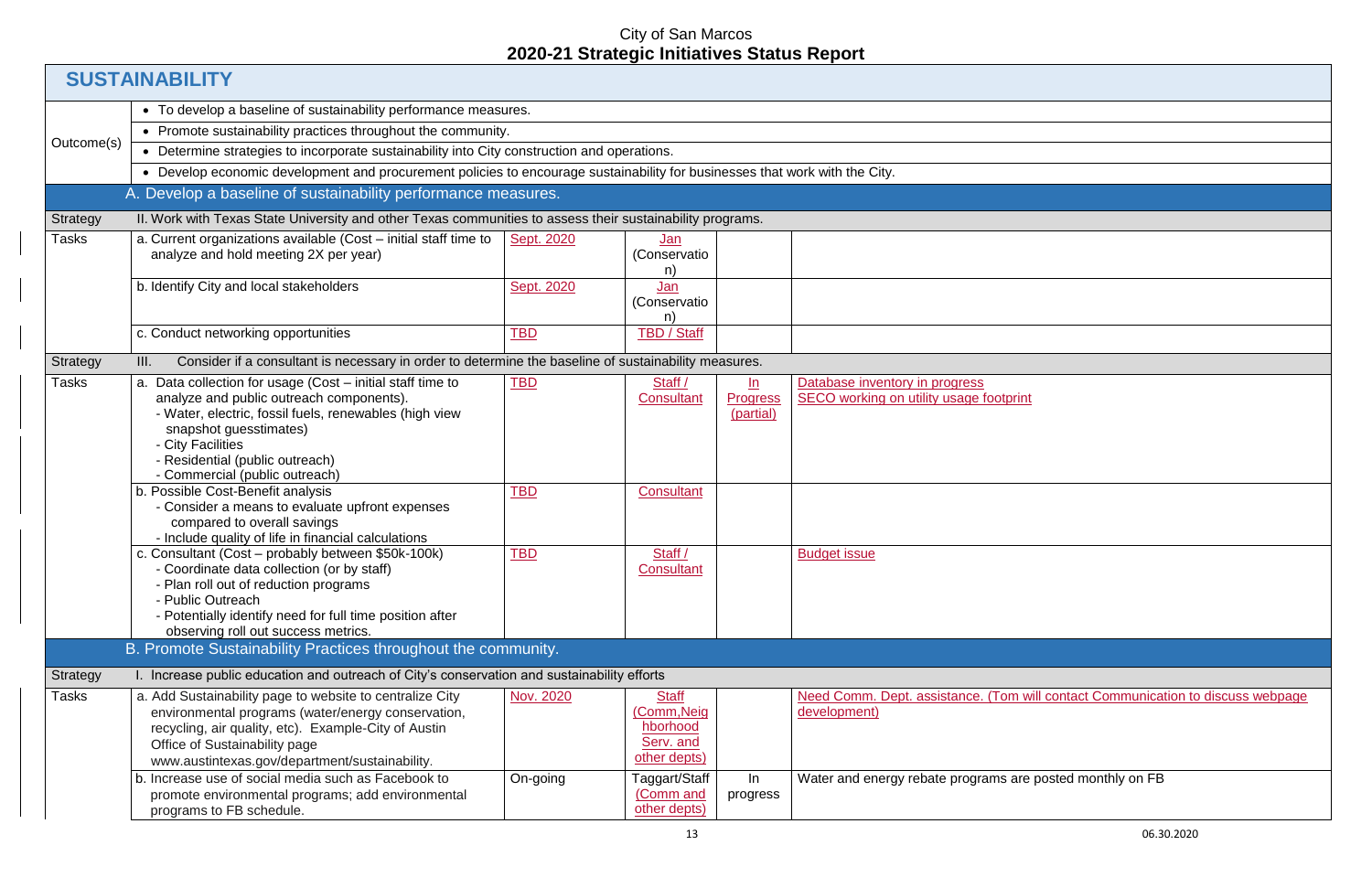|                 |                                                                                                                                                  |                        | <u>olo en ouduoglo minuunvoo oldido noponi</u> |                   |                                             |
|-----------------|--------------------------------------------------------------------------------------------------------------------------------------------------|------------------------|------------------------------------------------|-------------------|---------------------------------------------|
|                 | c. Evaluate optional or mandatory training on                                                                                                    | Aug. 2020              | Jan (HR and                                    | ln                | Currently have poster programs an           |
|                 | sustainability (anti-idling, recycling, etc) for City staff.                                                                                     |                        | other depts)                                   | progress          |                                             |
|                 | d. Discuss with school district increased use of                                                                                                 | Sept. - 2020           | Jan                                            |                   | <b>Contacted SMCISD and San Marco</b>       |
|                 | environmental curriculum (such as Learning to be                                                                                                 |                        | (Conserv)                                      |                   | program inclusion in their curriculur       |
|                 | WaterWise Outdoors program which is currently                                                                                                    |                        |                                                |                   | evaluation.                                 |
|                 | offered to teachers and funded by the City).                                                                                                     |                        |                                                |                   |                                             |
| Strategy        | II. Develop and adopt incentive programs for water conservation to include incentivizing builders to reduce or eliminate turf irrigation systems |                        |                                                |                   |                                             |
| <b>Tasks</b>    | a. Consider building codes that limit the amount of turf in                                                                                      | Nov. 2020              | Tom/Jan                                        | Complete/         | Public Services staff has researche         |
|                 | new development.                                                                                                                                 |                        | (Conserv/Pla                                   | Pending           | ordinances in TX, CA, NV. Schedu            |
|                 |                                                                                                                                                  |                        | nning)                                         | Ord               | policy direction                            |
|                 | b. Evaluate financial incentives to builders for using                                                                                           | Nov. 2020              | Tom/Jan                                        | Complete/         | <b>Public Services staff has researche</b>  |
|                 | alternative landscaping (ie xeriscape and pervious                                                                                               |                        | (Conserv)                                      | Pending           | development agreements that have            |
|                 | hardscape) instead of turfgrass in new development.                                                                                              |                        |                                                | Ord.              | no implement turfgrass limits. Cost         |
|                 |                                                                                                                                                  |                        |                                                |                   | home) due to higher costs for xerise        |
|                 | c. Evaluate financial incentives to builders to not install                                                                                      | Nov. 2020              | Tom/Jan                                        | Complete/         | <b>Public Services staff has researche</b>  |
|                 | irrigation systems in new development.                                                                                                           |                        | (Conserv)                                      | Pending           | development agreements that have            |
|                 |                                                                                                                                                  |                        |                                                | Ord               | install irrigation systems.<br>Need p       |
|                 | d. Research requirement for separate meters for all new                                                                                          | Nov. 2020              | Tom/Jan                                        | Complete          | <b>Public Services staff has researche</b>  |
|                 | irrigation systems (currently single-family is                                                                                                   |                        | (Conserv)                                      |                   | for non-residential properties as do        |
|                 | exempted).                                                                                                                                       |                        |                                                |                   | meters for ALL new irrigation syster        |
| <b>Strategy</b> | III. Develop and adopt incentive programs for comprehensive weatherization or energy efficiency retrofits                                        |                        |                                                |                   |                                             |
| <b>Tasks</b>    | a. Investigate volunteer program, similar to Habitat for                                                                                         | Sept. 2020             | <b>Devin</b>                                   | ln                | <b>Public Services staff has spoken wi</b>  |
|                 | Humanity, to provide weatherization for low-income                                                                                               |                        | (Conserv)                                      | progress          | existing homes, only new construct          |
|                 | homes.                                                                                                                                           |                        |                                                |                   | efficiency standards.                       |
|                 | b. Discuss partnership with Combined Community Action                                                                                            | Sept. 2020             | <b>Devin</b>                                   | ln                | Public Services staff has spoken wi         |
|                 | on their existing weatherization program.                                                                                                        |                        | (Conserv)                                      | progress          | interested in a partnership in which        |
|                 |                                                                                                                                                  |                        |                                                |                   | additional energy efficiency measur         |
|                 | c. Consider additional staff or contractor to evaluate and                                                                                       | <b>TBD</b>             | Contractor                                     | ln                | Pending budget availability. Cost p         |
|                 | weatherize low-income homes.                                                                                                                     |                        |                                                | progress          | labor. (CDBG funding?)                      |
|                 | C. Determine strategies to incorporate sustainability into City construction and operations                                                      |                        |                                                |                   |                                             |
|                 |                                                                                                                                                  |                        |                                                |                   |                                             |
| Strategy        | I. Implement sustainable infrastructure solutions in the City's capital improvement program efforts                                              |                        |                                                |                   |                                             |
| <b>Tasks</b>    | a. Develop design guidelines/checklist for use in evaluation                                                                                     | Jan 2021               | <b>Tom/Laurie</b>                              |                   |                                             |
|                 | of project scopes                                                                                                                                |                        |                                                |                   |                                             |
|                 | b. Develop pattern book of sustainable solutions                                                                                                 | Jan 2021               | Laurie                                         |                   |                                             |
| Strategy        | II. Develop a formal Building Design Standard for municipal buildings or design elements that reduce resource consumption.                       |                        |                                                |                   |                                             |
| <b>Tasks</b>    | a. Investigate opportunities for resource reduction in existing                                                                                  | OngoingTBD             | <b>SECO</b>                                    | ln                | The State Energy Conservation Off           |
|                 | municipal buildings                                                                                                                              |                        |                                                | progress          | facilities and the Wastewater Treatr        |
|                 | b. Implement design elements that reduce resource                                                                                                | Ongoing <sub>TBD</sub> | Staff /                                        | <u>ln</u>         | <b>Public Services-Water is funding in</b>  |
|                 | consumption in new City construction                                                                                                             |                        | <b>Jacobs</b>                                  | progress          | <b>Library and at new PS Building, to I</b> |
|                 |                                                                                                                                                  |                        |                                                |                   | education/demonstration. Solar wil          |
|                 |                                                                                                                                                  |                        |                                                |                   | new PS Building.                            |
| <b>Strategy</b> | III. Continue evaluation of alternate energy technologies and opportunities.                                                                     |                        |                                                |                   |                                             |
| <b>Tasks</b>    | a. Research feasibility of community solar project or solar                                                                                      | <u>Jan. 2021</u>       | <b>Tyler/Frank</b>                             | $\underline{\ln}$ |                                             |
|                 | supply inclusion in power portfolio.                                                                                                             |                        | (SMEU)/Con                                     | progress          |                                             |
|                 |                                                                                                                                                  |                        |                                                |                   |                                             |

d recycling info with receptacles

**Contact Separat Separat Separate Separate Separate Separate Separate Separate Separate Separate Separate Separate S** m. We will provide sample materials for their

ed and gathered info on other turf limitation Iling for Dream Team meeting discussion. Need

ed and found no such incentive programs, other than higher impact fees for developers/builders that do t for incentives would likely be high (\$2500-\$5000 per cape vs grass. Need policy direction

ed and found no such incentive programs, other than higher impact fees for developers/builders that install inconsider policy direction

ed and many cities require separate irrigation meters for an extending properties as does San Marcos. NBU requires separate irrigation ms. Need policy direction

ith Habitat for Humanity and they do not work on tion which already must meet minimum energy

ith CCA and received confirmation that they would be COSM provides funding for implementation of res in low-income homes.

Per home ~\$5000-\$7500 plus cost for staff or contract

fice (SECO) is conducting an energy audit of City ment Facility.

Installation of rainwater harvesting systems at new be used for irrigation and for community

Il also be installed on Utility Bldg. and Warehouse at